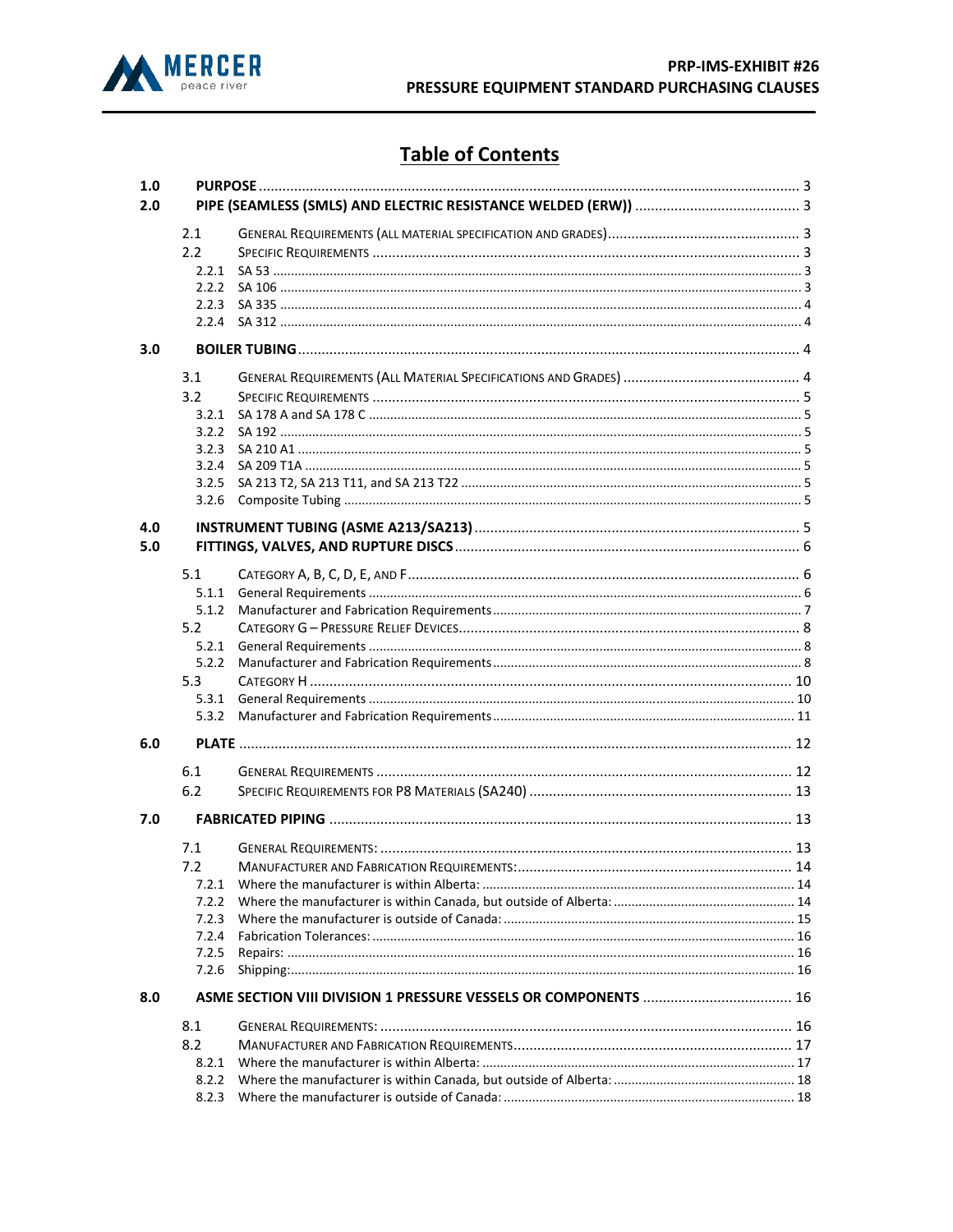

|      | 8.2.5 |                                          |  |
|------|-------|------------------------------------------|--|
|      | 8.2.6 | Prepairs:<br>Repairs:<br>19<br>Shipping: |  |
| 9.0  |       |                                          |  |
|      | 9.1   |                                          |  |
|      | 9.2   |                                          |  |
|      | 9.2.1 |                                          |  |
|      | 9.2.2 |                                          |  |
|      | 9.2.3 |                                          |  |
|      | 9.2.4 |                                          |  |
|      | 9.2.5 |                                          |  |
|      | 9.2.6 |                                          |  |
| 10.0 |       |                                          |  |
|      | 10.1  |                                          |  |
|      | 10.2  |                                          |  |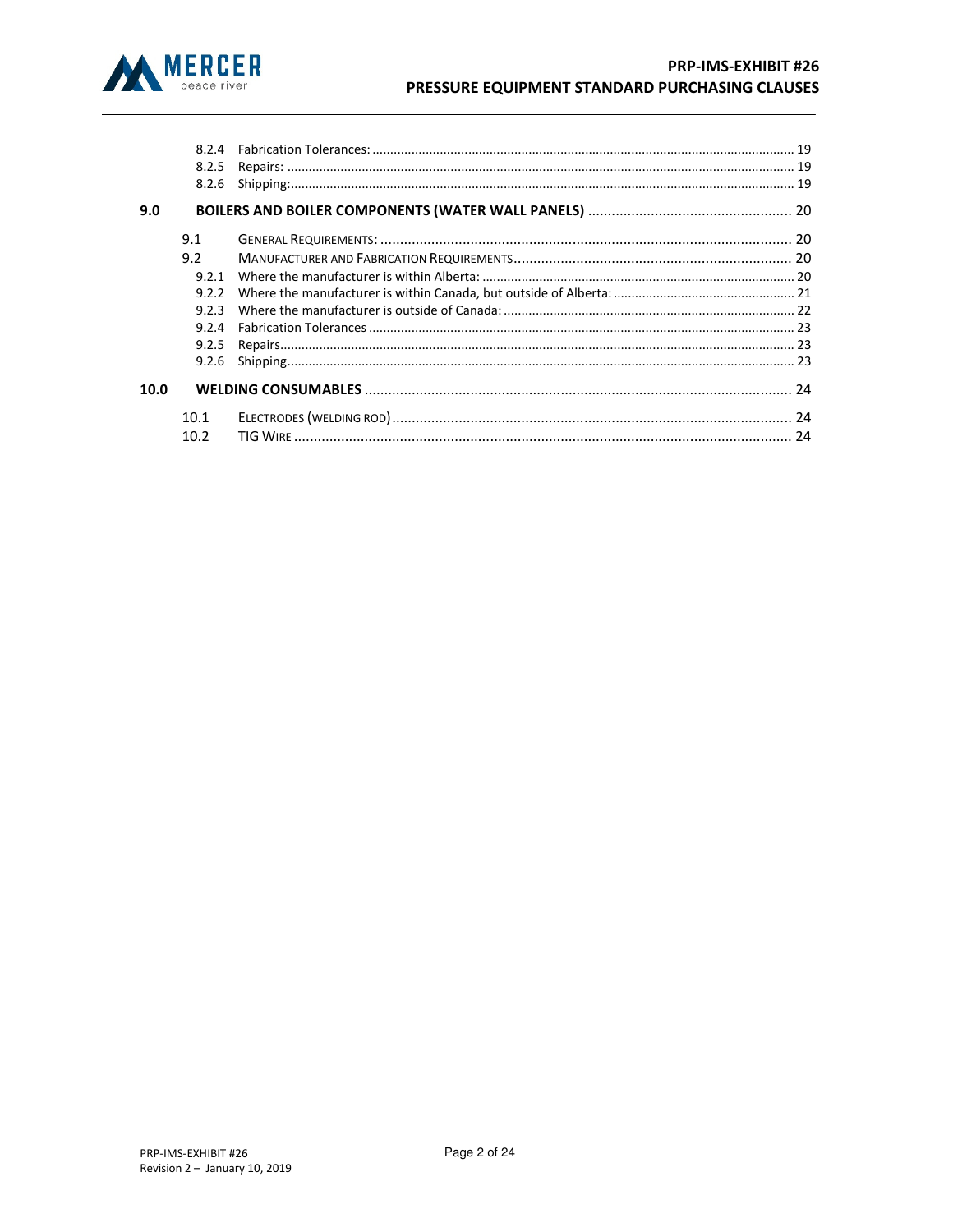

# 1.0 Purpose

The purpose of this document is to ensure that materials, manufactured components, and fabricated items used for pressure equipment construction meet the requirements of the Safety Codes Act, Pressure Equipment Safety Regulation, ASME or CSA Code of Construction, and mill site requirements.

# 2.0 Pipe (Seamless (SMLS) and Electric Resistance Welded (ERW))

## 2.1 General Requirements (all material specification and grades)

- i. All lengths of piping must be legibly identified with material specification number, manufacturer marking, NPS, schedule or nominal wall thickness, grade, type, heat number, and Mercer Peace River(MPR) purchase order number.
- ii. Material Test Reports (MTR's) or letters of compliance (LOC) shall be shipped with the items, where they shall be received at the time of delivery.
- iii. Pipe shall be identified with a full length stripe of paint applied using the roller method. The color code system to be implemented shall be as per Table 2.1.
- iv. Piping sections which are cut into shorter lengths shall have the complete identification markings transferred to each cut length.
- v. Pipe which is formed (Example 5D bends), shall meet all the requirements of the applicable code, and shall be supplied by an organization that has the applicable Quality Management System (QMS) and Certificate of Authorization (CAP) for construction as per the scope of supply.

| <b>MATERIAL</b> | <b>COLOR</b> | <b>PAINT TYPE</b><br>(or equivalent) |
|-----------------|--------------|--------------------------------------|
| <b>SA 53</b>    | White        | Rustoleum #2766                      |
| SA 106          | <b>Blue</b>  | Rustoleum #925                       |
| SA 335          | Green        | Rustoleum #933                       |
| SA 312          | Orange       | Halogen Free Rustoleum #956          |

## Table 2.1 COLOUR CODE SYSTEM FOR PIPE

## 2.2 Specific Requirements

#### 2.2.1 SA 53

For piping which is NPS 1  $\frac{1}{2}$ " and smaller in which it is bundled, it shall be permissible to mark this information on a tag secured to each bundle, rather than marking each individual length of pipe. This applies to both random lengths as well as cut lengths of piping.

## 2.2.2 SA 106

- i. Piping shall be marked as per 2.1, with the following additional markings as applicable:
	- a. Requirements prescribed in specification A 530/A 530M
	- b. Hydrotest and NDE markings as per ASME Section II
	- c. Additional symbollogy as per supplementary requirements outlined in ASME Section II
- ii. For piping which is smaller than NPS  $\frac{3}{4}$ ", and which is bundled, markings shall be on either a bundle tag or on each individual length of piping. This applies to both random lengths as well as cut lengths of piping.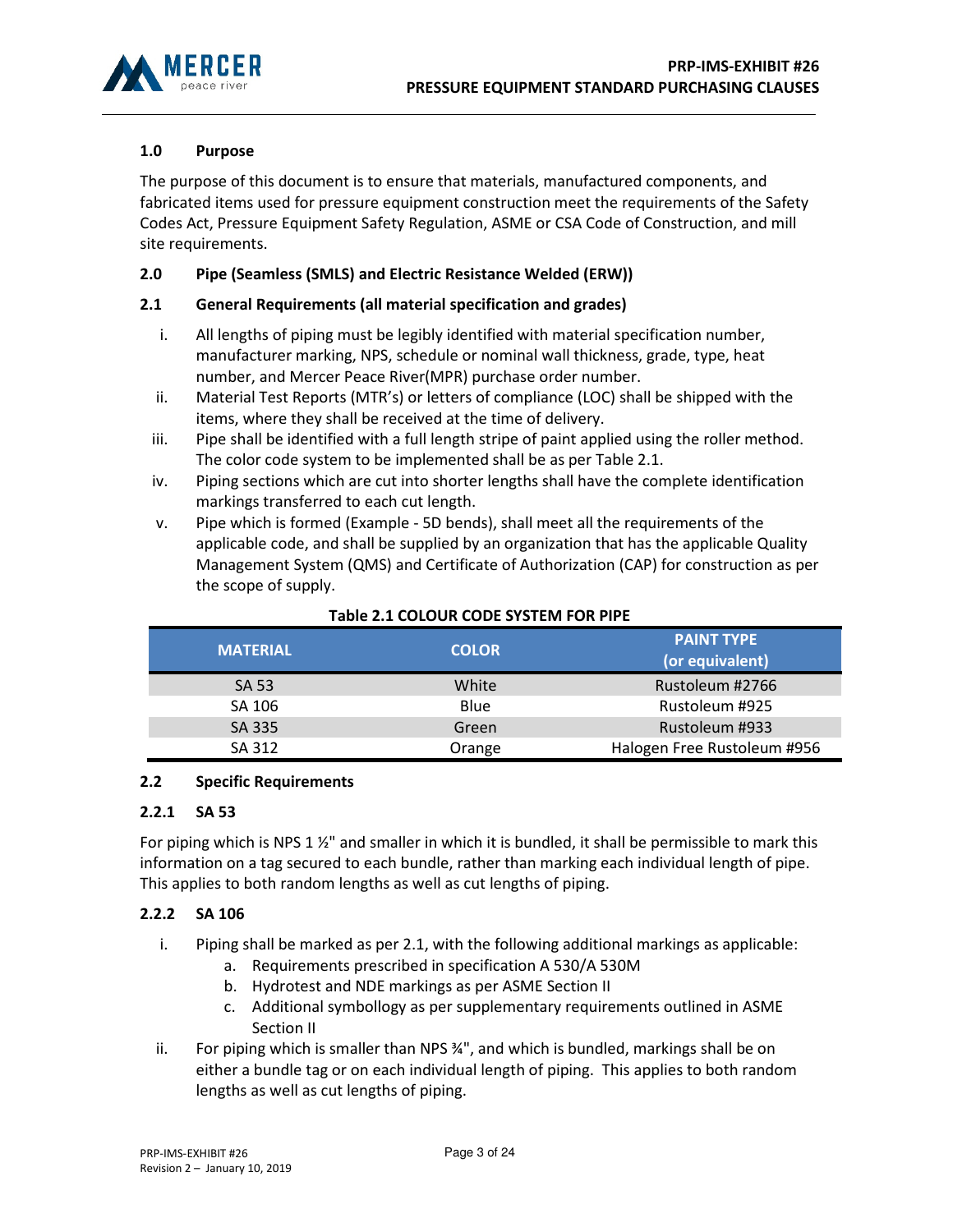

# 2.2.3 SA 335

- i. Piping shall be marked as per 2.1, with the following additional markings  $\qquad$  as applicable:
	- a. Requirements prescribed in specification A 999/A 999M.
	- b. Hydrotest and NDE markings as per ASME Section II.
	- c. Additional symbology as per supplementary requirements outlined in ASME Section II.
	- d. Weld repair markings as outlined in ASME Section II.

## 2.2.4 SA 312

- i. Piping shall be marked as per 2.1, with the following additional markings as applicable:
	- a. Requirements prescribed in specification A 999/A 999M
	- b. Hydrotest and NDE markings as per ASME Section II
	- c. Type of pipe Seamless (SML), Welded (WLD), or Heavily Cold Worked (HCW)

## 3.0 Boiler Tubing

## 3.1 General Requirements (All Material Specifications and Grades)

- i. All lengths of tubing must be legibly identified with material specification number, size, wall thickness, grade, type, heat number, and Mercer Peace River purchase order number.
- ii. Material Test Reports (MTR's) or letters of compliance (LOC) shall be shipped with the items, where they shall be received at the time of delivery.
- iii. Tubing shall be identified with a full length stripe of paint applied using the roller method. The color code system to be implemented shall be as per Table 3.1.
- iv. Tubing sections which are cut into shorter lengths shall have the complete identification markings transferred to each cut length.
- v. Tubing must be capped at both ends.
- vi. Tubing which is formed (Example 5D bends), shall meet all the requirements of the applicable code, and shall be supplied by an organization that has the applicable Quality Management System (QMS) and Certificate of Authorization (CAP) for construction as per the scope of supply.
- vii. Formed composite tubing shall have the cladding thickness verified, and inspected for cracking via Liquid Penetrant Testing.
- viii. Carbon and low alloy material shall not have a carbon content exceeding 0.35% unless approved by MPR's Chief Inspector.

| <b>MATERIAL</b>              | <b>COLOR</b> | <b>PAINT TYPE</b><br>(or equivalent) |
|------------------------------|--------------|--------------------------------------|
| <b>SA 178 A</b>              | White        | Rustoleum #2766                      |
| SA 178 C                     | White        | Rustoleum #2766                      |
| SA 192                       | White        | Rustoleum #2766                      |
| SA 210 A1                    | White        | Rustoleum #2766                      |
| SA 210 A1 / 304 SS Composite | Orange       | Halogen Free Rustoleum #956          |
| SA 210 A1 / SB 163 Composite | Navy Gray    | Halogen Free Rustoleum #975          |

## TABLE 3.1 COLOUR CODE SYSTEM FOR BOILER TUBING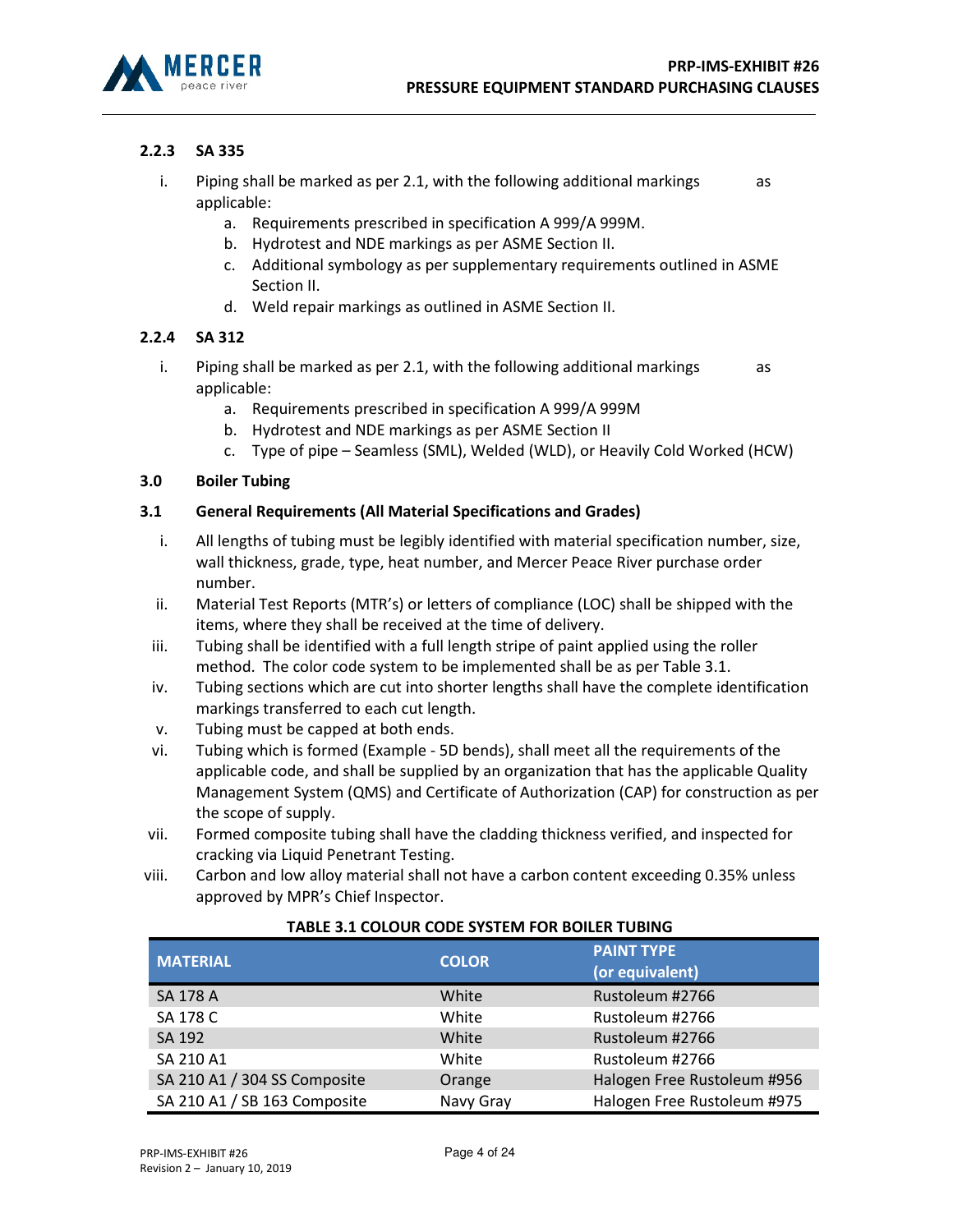

| SA 210 A1 / 825 Composite        | <b>Black</b> | Halogen Free Rustoleum #634 |
|----------------------------------|--------------|-----------------------------|
| SA 210 A1 / Sanicro 38 Composite | <b>Black</b> | Halogen Free Rustoleum #634 |
| <b>SA 209 T1A</b>                | Yellow       | Rustoleum #944              |
| SA 213 T2                        | Red          | Rustoleum #964              |
| SA 213 T11                       | Green        | Rustoleum #933              |
| SA 213 T22                       | Brown        | Rustoleum #977              |

## 3.2 Specific Requirements

#### 3.2.1 SA 178 A and SA 178 C

- i. Tubing shall be marked as per 3.1, with the following additional markings as applicable: a. Requirements prescribed in specification A 450/A 450M.
	- b. The letters "ERW" shall be legibly stenciled on each tube, or marked on a tag attached to the bundle or box in which the tubes are shipped.

## 3.2.2 SA 192

- i. Tubing shall be marked as per 3.1, with the following additional markings as applicable:
	- a. Requirements prescribed in specification A 450/A 450M.
	- b. Markings indicating whether the tube is hot finished or cold finished.

## 3.2.3 SA 210 A1

- i. Tubing shall be marked as per 3.1, with the following additional markings as applicable:
	- a. Requirements prescribed in specification A 450/A 450M.
	- b. Markings indicating whether the tube is hot finished or cold finished.

#### 3.2.4 SA 209 T1A

- i. Tubing shall be marked as per 3.1, with the following additional markings as applicable:
	- a. Requirements prescribed in specification A 1016/A 1016M.
	- b. Markings indicating whether the tube is hot finished or cold finished.

#### 3.2.5 SA 213 T2, SA 213 T11, and SA 213 T22

- i. Tubing shall be marked as per 3.1, with the following additional markings as applicable:
	- a. Requirements prescribed in specification A 1016/A 1016M.
	- b. Markings shall include the condition, hot finished or cold finished; and the wall designation, minimum wall or average wall.
	- c. If T2 is ordered with higher sulfur contents (as permitted by ASME Section II), the marking shall include the letter, S, following the grade designation: (T2S).

#### 3.2.6 Composite Tubing

i. Tubing shall be marked as per the applicable material specification and must include the name of material or UNS number.

#### 4.0 Instrument Tubing (ASME A213/SA213)

i. All lengths of tubing must be legibly identified as prescribed in Specification A 1016/ A 1016M, and shall also include the condition, hot finished or cold finished, and the wall designation, minimum wall or average wall.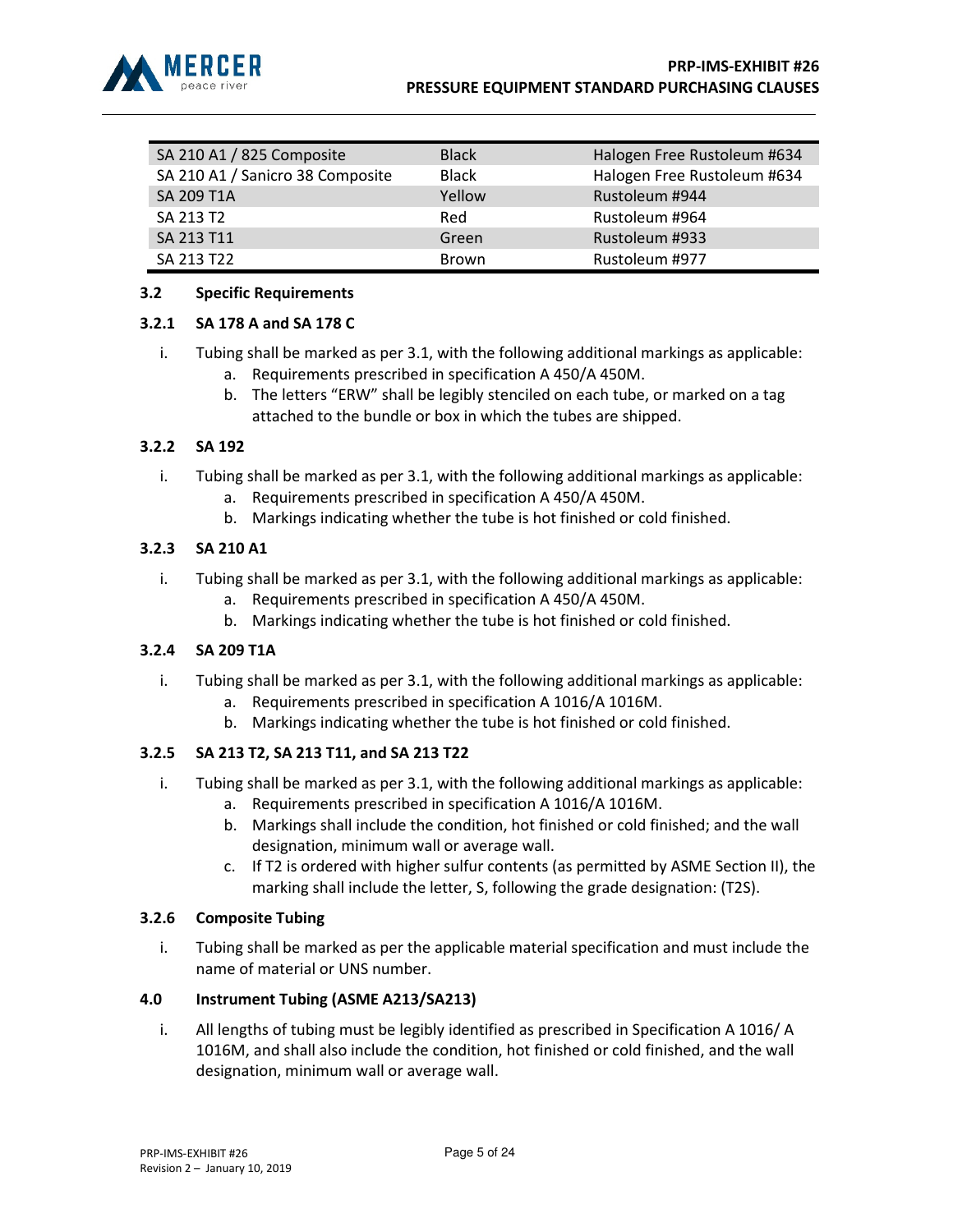

- ii. Tubing must also include the heat number, and if size permitting, the Mercer Peace River purchase order number. As an alternative, the Purchase Order number may be written on the tubing shipping container containing the bundle of tubing.
- iii. If either T2 or T12 tubing is ordered with higher sulfur content as permitted by ASME Section II, the marking shall include the letter "S" following the grade or designation: T2S or T12S.
- iv. Material Test Reports (MTR's) or letters of compliance (LOC) shall be shipped with the items, where they shall be received at the time of delivery.
- v. Tubing sections which are cut into shorter lengths shall have the complete identification markings transferred to each cut length.
- vi. Marking paint or ink shall not contain harmful amounts of chlorides, metals, or metallic salt, such as zinc or copper that cause corrosive attack on heating.

## 5.0 Fittings, Valves, and Rupture Discs

## TABLE 5.1 FITTING CATEGORY DESCRIPTION AS PER CSA B51

| <b>Category</b> | <b>Type of Fitting</b>                                                                                                                                                   |
|-----------------|--------------------------------------------------------------------------------------------------------------------------------------------------------------------------|
| A               | Pipe fittings, including couplings, tees, elbows, wyes, plugs, unions, nipples, pipe<br>caps, and reducers                                                               |
| B               | All flanges                                                                                                                                                              |
|                 | All line valves                                                                                                                                                          |
|                 | All types of expansion joints, flexible connections, and hose assemblies                                                                                                 |
| F               | Strainers, filters, separators, and steam traps                                                                                                                          |
| F               | Measuring devices, including pressure gauges, level gauges, sight glasses, levels,<br>and pressure transmitters                                                          |
| G               | Certified capacity-rated pressure-relief devices acceptable as primary<br>overpressure protection on boilers, pressure vessels and pressure piping, and<br>fusible plugs |
| н               | Pressure-retaining components that do not fall into Categories A to G                                                                                                    |
|                 |                                                                                                                                                                          |

#### NOTES:

- 1. These categories do not take into account size, materials, end connections, ratings, schedules, and methods of fabrication.
- 2. Category H can include:
	- a. Small pressure vessels registered and inspected as specified in figure 1(a), (b), or (c) of CSA B51.
	- b. A series of components (including piping components) joined together to form a single fitting, provided that the diameter of any component does not exceed 6" (152 mm) and the total volume of the fitting does not exceed 42.5 L (1.5 ft<sup>3</sup>).

## 5.1 Category A, B, C, D, E, and F

#### 5.1.1 General Requirements

- i. Standard fittings may be manufactured to "Component Standards" listed in the adopted codes and standards in DCR.
- ii. Non-Standard Fittings may be manufactured to ASME codes as applicable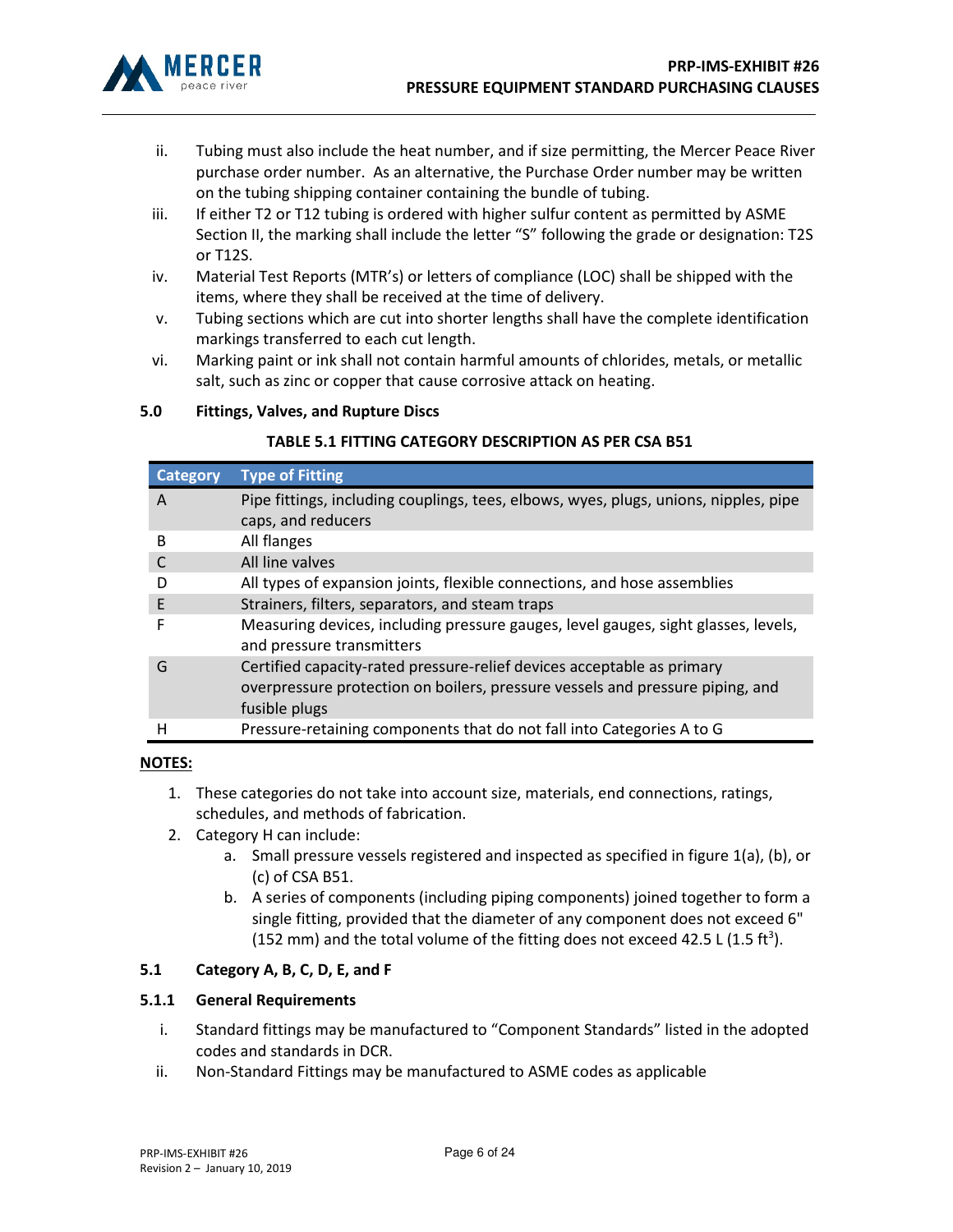

- iii. Fittings shall be permanently marked as required by MSS SP-25, and shall be traceable with a legible Heat Number.
- iv. Material Test Reports (MTR's) or letters of compliance (LOC) shall be shipped with the items, where they shall be received at the time of delivery, with exception to tubing compression fittings, where the MTR's must be available upon request.
- v. Mercer Peace River Purchase Order Number must be legible on all items over NPS 2".
- vi. Marking paint or ink shall not contain harmful amounts of chlorides, metals, or metallic salt, such as zinc or copper that cause corrosive attack on heating. On wall thicknesses thinner than 0.083" (2.1 mm), no metal impression stamps shall be used. Vibrating pencil marking is acceptable.
- vii. P4 and P5A materials, Low and Intermediate Alloy (Example SA 182 Grade F11/F22 1  $\frac{1}{4}$ and 2 ¼ Chrome), shall be specified to have a carbon content of 0.15% or less for attaching to piping with a nominal thickness of 0.500" or less. Material with a carbon content over 0.15% may be substituted with the approval of the MPR Chief Inspector or designate.
- viii. If requested, applications, acceptance, and correspondence with ABSA shall be electronically communicated to MPR's Chief Inspector and should be communicated at the time of correspondence, not at the time of equipment delivery.

## 5.1.2 Manufacturer and Fabrication Requirements

## 5.1.2.1 Where the Manufacturer is within Alberta:

- i. They must have an ABSA registered Alberta Quality Program (AQP) with a Certificate of Authorization Permit (CAP) for the construction of Category A,B,C,D, E, and F Fittings in Alberta.
- ii. The fitting must have a current design registration with a Canadian Registration Number (CRN) for installation in Alberta.
- iii. The design must be registered with ABSA.
- iv. CRN's must be available upon request.
- v. Materials must meet the applicable code of construction.
- vi. Non Destructive Examination (NDE) to be completed as per the code(s) of construction, and personnel performing the NDE must have minimum qualifications as per ASNT II.
- vii. Proof Tests, as required, shall be as per the code/standard of construction.
- viii. Hydro-testing to be as per the applicable code of construction.
- ix. Welding procedure specifications (WPS) and Welders must be registered with ABSA.
- x. Manufacturing to conform to the current specified construction code and CSA B51.
- xi. The fitting must be inspected and certified by the manufacturer.

## 5.1.2.2 Where the Manufacturer is within Canada, but outside of Alberta:

- i. They must have a registered Quality Management System (QMS) with the local jurisdiction that is acceptable with ABSA, for the scope of supply.
- ii. The fitting must have a current design registration with a Canadian Registration Number (CRN) for installation in Alberta, or, is registered in a central fitting registration program in accordance with CSA B51, Boiler, Pressure Vessel, and Pressure Piping Code.
- iii. CRN's must be available upon request.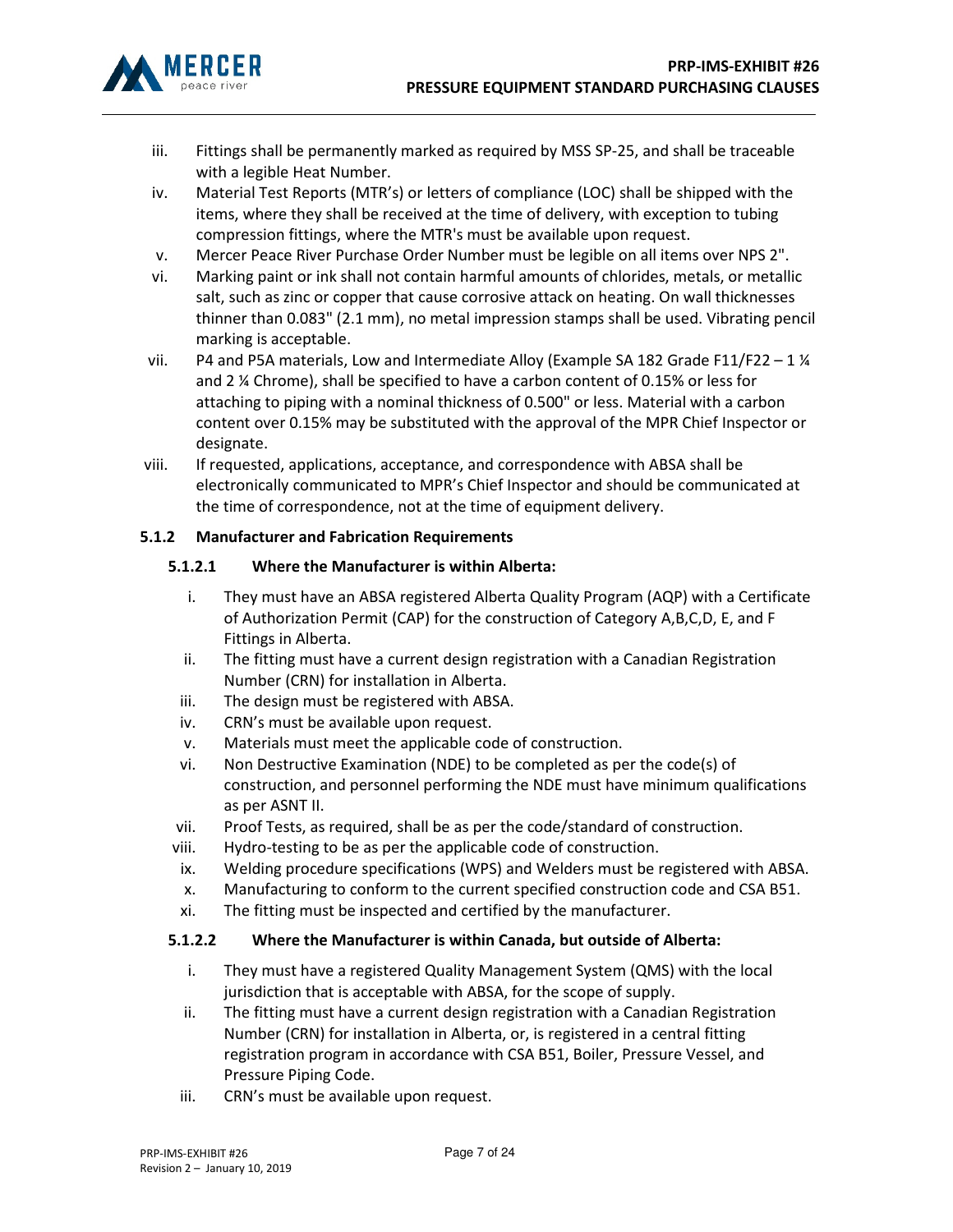

- iv. Materials must meet the applicable code of construction.
- v. Non Destructive Examination (NDE) to be completed as per the code(s) of construction, and personnel performing the NDE must have minimum qualifications as per ASNT II.
- vi. Proof Tests, as required, shall be as per the code/standard of construction.
- vii. Hydro-testing to be as per the applicable code of construction.
- viii. Welding procedure specifications (WPS) and Welders must meet the requirements of the local jurisdiction.
- ix. Manufacturing to conform to the current specified construction code and CSA B51.
- x. The fitting must be inspected and certified by the manufacturer.

## 5.1.2.3 Where the Manufacturer is outside of Canada:

- i. They must have a registered Quality Management System (QMS) with ASME or ISO 9001, and hold the acceptable certification for the scope of supply.
- ii. The fitting must have a current design registration with a Canadian Registration Number (CRN) for installation in Alberta, or, is registered in a central fitting registration program in accordance with CSA B51, Boiler, Pressure Vessel, and Pressure Piping Code.
- iii. CRN's must be available upon request.
- iv. Materials must meet the applicable code of construction.
- v. Non Destructive Examination (NDE) to be completed as per the code(s) of construction, and personnel performing the NDE must have minimum qualifications as per ASNT II.
- vi. Proof Tests, as required, shall be as per the code/standard of construction.
- vii. Hydro-testing to be as per the applicable code of construction.
- viii. Welding procedure specifications (WPS) and Welders must comply with ASME Section IX.
- ix. Manufacturing to conform to the current construction code and CSA B51.
- x. The fitting must be inspected and certified by the manufacturer.

## 5.2 Category G – Pressure Relief Devices

## 5.2.1 General Requirements

i. All Pressure Relief Devices (PRD – Pressure Relief Valves and Rupture Discs) must be constructed and code stamped to the applicable ASME Code, ASME 1 (V), ASME VIII 1,2 (UV & UD), ASME VIII 3 (UV3), or ASME IV (HV).

## 5.2.2 Manufacturer and Fabrication Requirements

# 5.2.2.1 Where the manufacturer is within Alberta

- i. Manufacturer is required to have an ABSA registered Alberta Quality Program (AQP) with a Certificate of Authorization Permit (CAP) for the construction of Category "G" Fittings (PRD).
- ii. Manufacturer must also have a CAP issued by ASME to manufacture or assemble ASME code stamped PRD in accordance with the applicable ASME codes.
- iii. The fitting must have a current design registration with a Canadian Registration Number (CRN) for installation in Alberta.
- iv. The design must be registered with ABSA.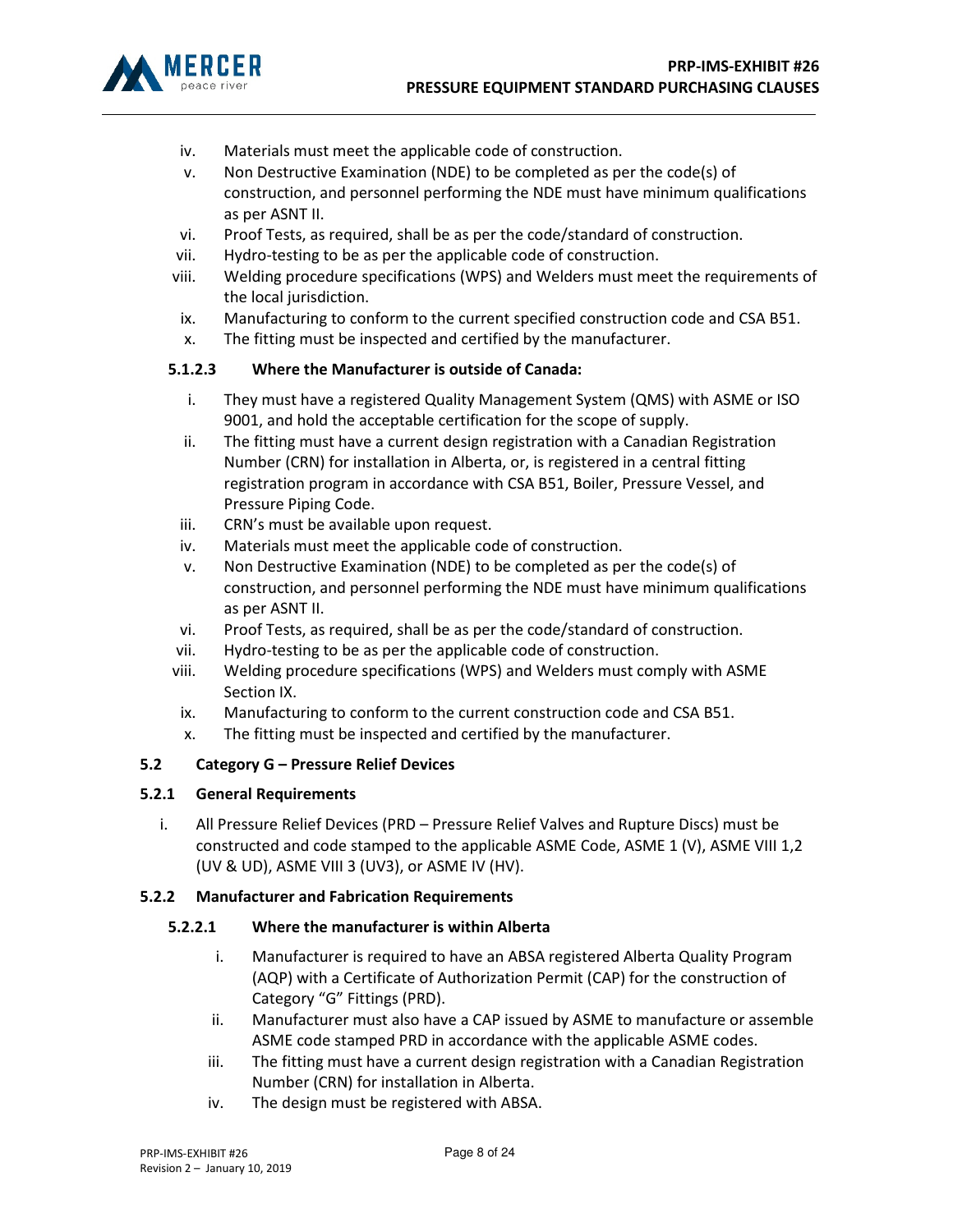

- v. Materials must meet the applicable code of construction.
- vi. Non Destructive Examination (NDE) to be completed as per the code(s) of construction, and personnel performing the NDE must have minimum qualifications as per ASNT II.
- vii. Proof Tests, as required, shall be as per the code/standard of construction.
- viii. Hydro-testing to be as per the applicable code of construction.
- ix. Welding procedure specifications (WPS) and Welders must be registered with ABSA.
- x. Manufacturing to conform to the current specified construction code and CSA B51.
- xi. The fitting must be inspected by the manufacturer, by a Certified Individual.
- xii. Must have a nameplate as per the applicable ASME code requirement and must include the CRN that allows installation in Alberta.
- xiii. Additional tags or nameplates are required with the MPR Equipment or Tag Number and as per the current ABSA Requirement document AB-524.
- xiv. Setting and Testing must conform to the applicable ASME code and the current ABSA Requirement document AB-524.
- xv. Data reports are required as per the applicable ASME code; ASME 1, P7, P8 for (V), ASME UV-1, A-4 for (UV), and ASME K4 for (UV3). No specified reports are required for ASME IV (HV) PRD's.

## 5.2.2.2 Where the manufacturer is within Canada but outside of Alberta

- i. Manufacturer must have a registered Quality Management System (QMS) with the local jurisdiction that is acceptable with ABSA, for the construction of Category "G" fittings (PRD).
- ii. Manufacturer must also have a CAP issued by ASME to manufacture or assemble ASME code stamped PRD in accordance with the applicable ASME codes.
- iii. The fitting must have a current design registration with a Canadian Registration Number (CRN) for installation in Alberta.
- iv. The design must be registered with ABSA.
- v. Materials must meet the applicable code of construction.
- vi. Non Destructive Examination (NDE) to be completed as per the code(s) of construction, and personnel performing the NDE must have minimum qualifications as per ASNT II.
- vii. Proof Tests, as required, shall be as per the code/standard of construction.
- viii. Hydro-testing to be as per the applicable code of construction.
- ix. Welding procedure specifications (WPS) and Welders must meet the requirements of the local jurisdiction.
- x. Manufacturing to conform to the current specified construction code and CSA B51.
- xi. The fitting must be inspected by the manufacturer, by a Certified Individual.
- xii. Must have a nameplate as per the applicable ASME code requirement and must include the CRN that allows installation in Alberta.
- xiii. Additional tags or nameplates are required with the MPR Equipment or Tag Number and as per the current ABSA Requirement document AB-524.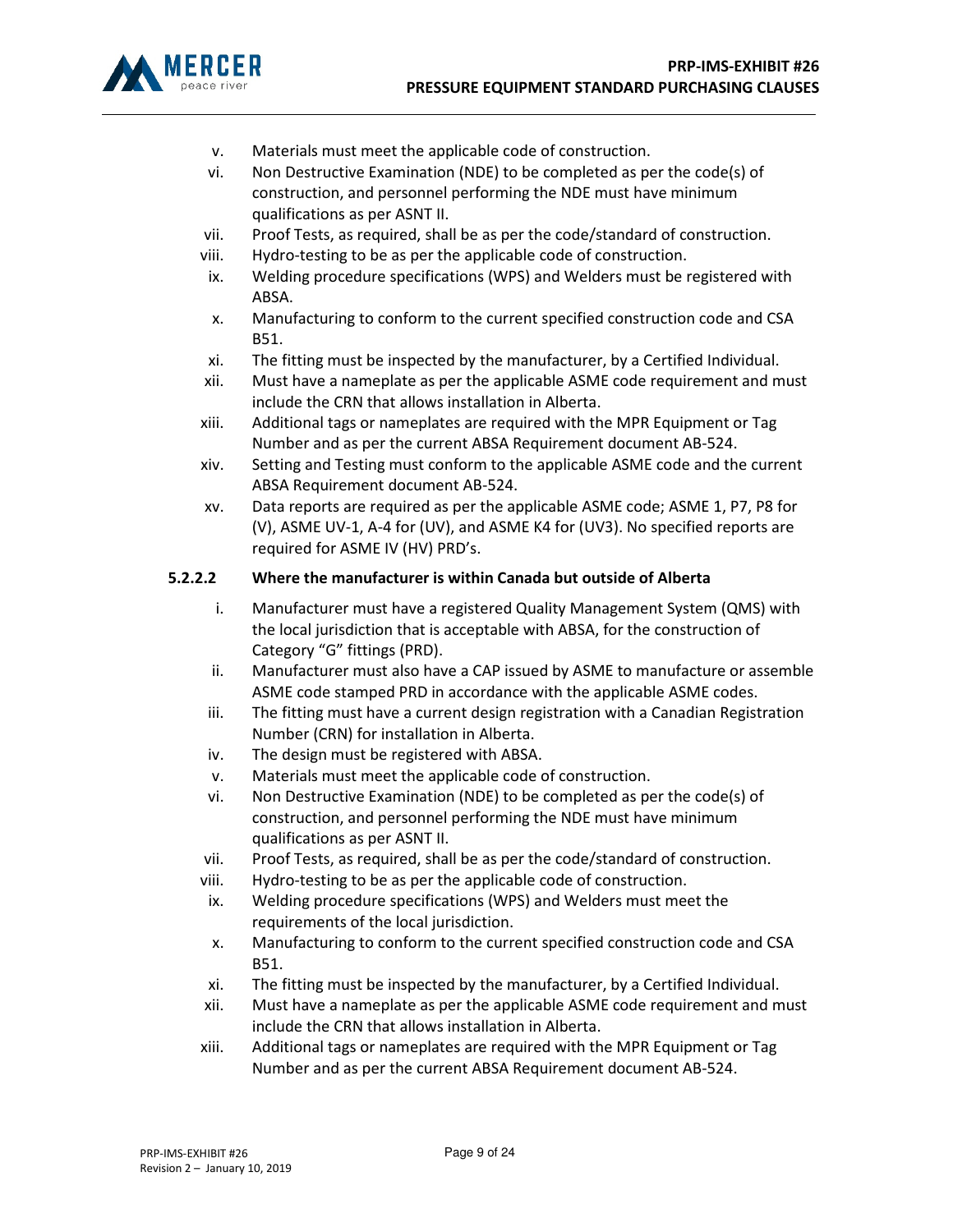

- xiv. Setting and Testing must conform to the applicable ASME code and the current ABSA Requirement document AB-524.
- xv. Data reports are required as per the applicable ASME code; ASME 1, P7, P8 for (V), ASME UV-1, A-4 for (UV), and ASME K4 for (UV3). No specified reports are required for ASME IV (HV) PRD's.

## 5.2.2.3 Where the manufacturer is outside of Canada

- i. Manufacturer must have a CAP issued by ASME to manufacture or assemble ASME code stamped PRD in accordance with the applicable ASME codes.
- ii. The fitting must have a current design registration with a Canadian Registration Number (CRN) for installation in Alberta.
- iii. The design must be registered with ABSA.
- iv. Materials must meet the applicable code of construction.
- v. Non Destructive Examination (NDE) to be completed as per the code(s) of construction, and personnel performing the NDE must have minimum qualifications as per ASNT II.
- vi. Proof Tests, as required, shall be as per the code/standard of construction.
- vii. Hydro-testing to be as per the applicable code of construction.
- viii. Welding procedure specifications (WPS) and Welders must meet the requirements of ASME Section IX.
- ix. Manufacturing to conform to the current specified construction code and CSA B51.
- x. The fitting must be inspected by the manufacturer, by a Certified Individual.
- xi. Must have a nameplate as per the applicable ASME code requirement and must include the CRN that allows installation in Alberta.
- xii. Additional tags or nameplates are required with the MPR Equipment or Tag Number and as per the current ABSA Requirement document AB-524.
- xiii. Setting and Testing must conform to the applicable ASME code and the current ABSA Requirement document AB-524.
- xiv. Data reports are required as per the applicable ASME code; ASME 1, P7, P8 for (V), ASME UV-1, A-4 for (UV), and ASME K4 for (UV3). No specified reports are required for ASME IV (HV) PRD's.

#### 5.3 Category H

#### 5.3.1 General Requirements:

- i. All applications, acceptance, and correspondence with ABSA shall be electronically communicated to MPR's chief Inspector, and should be communicated at the time of correspondence, not at the time of equipment delivery.
- ii. Prior to construction, a copy of the construction drawing must be reviewed and accepted by MPR, as well as an approved Design Basis Memorandum (DBM).
- iii. Two copies of a construction turnover package, (1) electronic and (1) hard copy, shall be provided upon delivery of the equipment that shall include the following applicable sections:
	- a. Reference to the MPR Purchase Order Number and Equipment/Tag Number
	- b. Design Registration Documents
	- c. CRN Certificates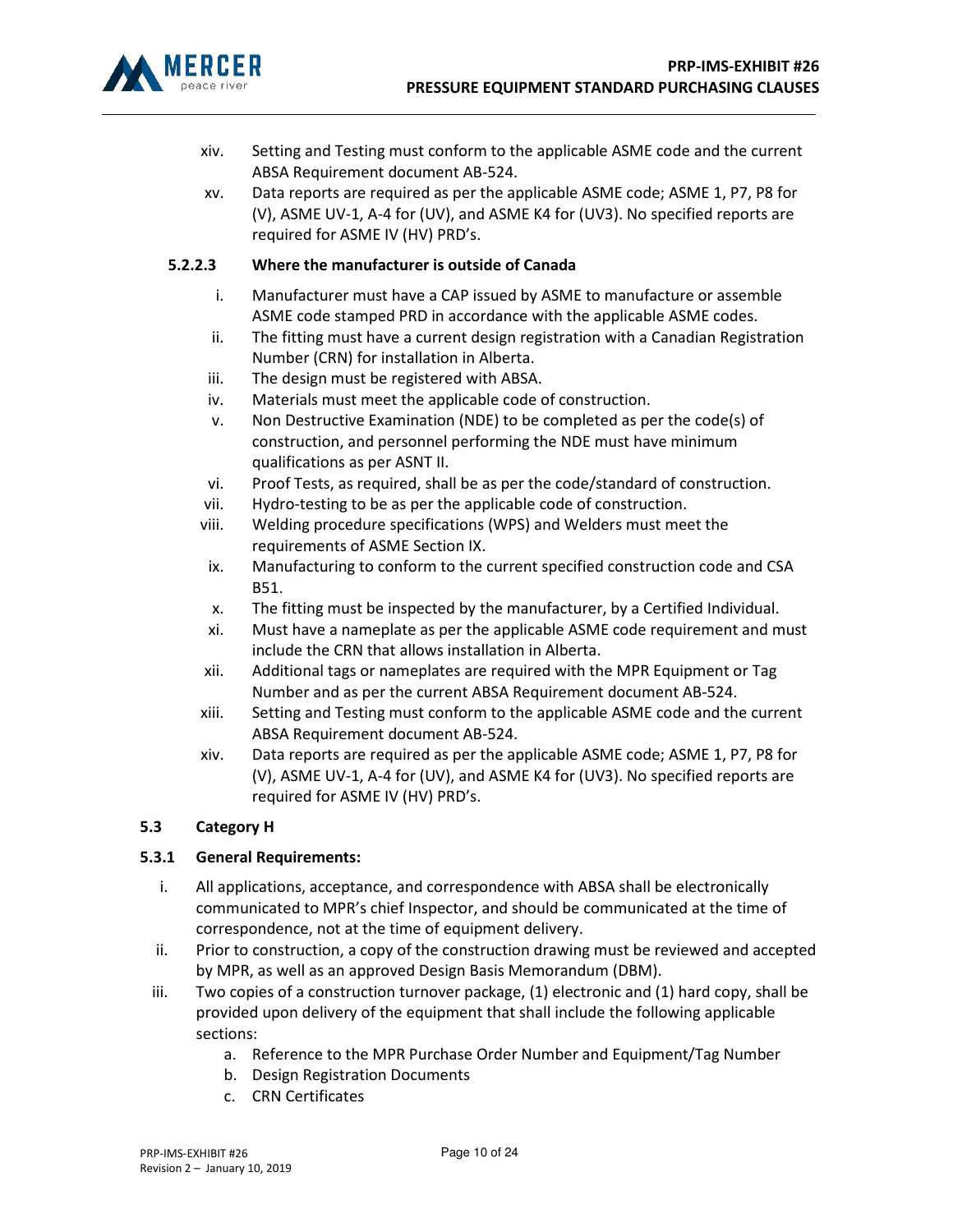

- d. Design Calculations, indicating minimum thickness calculations
- e. Material List with heat numbers
- f. Material Test Certificates
- g. Weld Procedures
- h. Welder Qualifications
- i. NDE Requests
- j. NDE Reports
- k. Inspection test Plans
- l. Hydro-test Reports
- m. Calibrated Equipment Certificates (Gauges, NDE Equipment, PWHT Equipment)
- n. Non Conformance Reports (if applicable)
- o. Post Weld Heat Treatment Reports
- p. ABSA AB-83, or AB-83F
- q. NDE Technician Qualifications
- r. As Built Drawings
- s. Weld Map
- t. Picture of nameplate

# 5.3.2 Manufacturer and Fabrication Requirements 5.3.2.1 Where the Manufacturer is within Alberta:

- i. They must have an ABSA registered Alberta Quality Program (AQP) with a Certificate of Authorization Permit (CAP) for the construction of Category H Fittings in Alberta.
- ii. The fitting must have a current design registration with a Canadian Registration Number (CRN) for installation in Alberta.
- iii. The design must be registered with ABSA.
- iv. Materials must meet the applicable code of construction.
- v. Non Destructive Examination (NDE) to be completed as per the code(s) of construction, and personnel performing the NDE must have minimum qualifications as per ASNT II.
- vi. Proof Tests, as required, shall be as per the code/standard of construction.
- vii. Hydro-testing to be as per the applicable code of construction.
- viii. Welding procedure specifications (WPS) and Welders must be registered with ABSA.
- ix. Manufacturing to conform to the current specified construction code and CSA B51.
- x. The fitting must be inspected by the manufacturer. If the fitting is registered as a vessel, then an inspection is also required by an Authorized Inspector (AI).
- xi. Must have a nameplate that specifies at a minimum, the design parameters, CRN, and MPR Equipment or Tag Number.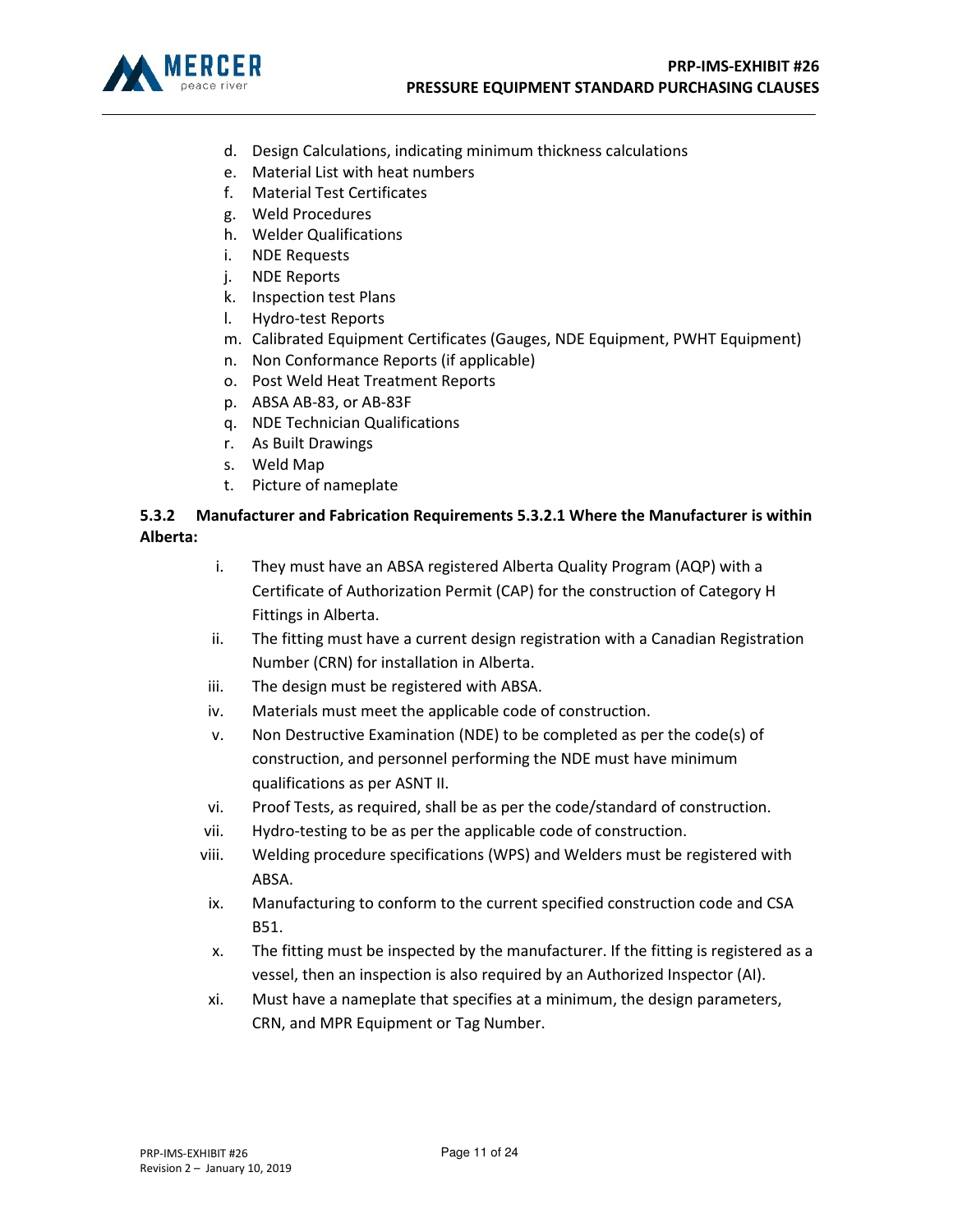

## 5.3.2.2 Where the Manufacturer is within Canada, but outside of Alberta:

- i. They must have a registered Quality Management System (QMS) with the local jurisdiction that is acceptable with ABSA, for the scope of supply.
- ii. The fitting must have a current design registration with a Canadian Registration Number (CRN) for installation in Alberta, or, is registered in a central fitting registration program in accordance with CSA B51, Boiler, Pressure Vessel, and Pressure Piping Code.
- iii. Materials must meet the applicable code of construction.
- iv. Non Destructive Examination (NDE) to be completed as per the code(s) of construction, and personnel performing the NDE must have minimum qualifications as per ASNT II.
- v. Proof Tests, as required, shall be as per the code/standard of construction.
- vi. Hydro-testing to be as per the applicable code of construction.
- vii. Welding procedure specifications (WPS) and Welders must meet the requirements of the local jurisdiction.
- viii. Manufacturing to conform to the current specified construction code and CSA B51.
- ix. The fitting must be inspected by the manufacturer. If the fitting is registered as a vessel, then an inspection is also required by an Authorized Inspector (AI).
- x. Must have a nameplate that specifies at a minimum, the design parameters, CRN, and MPR Equipment or Tag Number.

#### 5.3.2.3 Where the Manufacturer is outside of Canada:

- i. They must have a registered Quality Management System (QMS) with ASME or ISO 9001, and hold the acceptable certification for the scope of supply.
- ii. The fitting must have a current design registration with a Canadian Registration Number (CRN) for installation in Alberta, or, is registered in a central fitting registration program in accordance with CSA B51, Boiler, Pressure Vessel, and Pressure Piping Code.
- iii. Materials must meet the applicable code of construction.
- iv. Non Destructive Examination (NDE) to be completed as per the code(s) of construction, and personnel performing the NDE must have minimum qualifications as per ASNT II.
- v. Proof Tests, as required, shall be as per the code/standard of construction.
- vi. Hydro-testing to be as per the applicable code of construction.
- vii. Welding procedure specifications (WPS) and Welders must comply with ASME Section IX.
- viii. Manufacturing to conform to the current construction code and CSA B51.
- ix. The fitting must be inspected by the manufacturer.
- x. Must have a nameplate that specifies at a minimum, the design parameters, CRN, and MPR Equipment or Tag Number.

#### 6.0 Plate

#### 6.1 General Requirements:

i. All items shall be marked with Mercer Peace River purchase order number.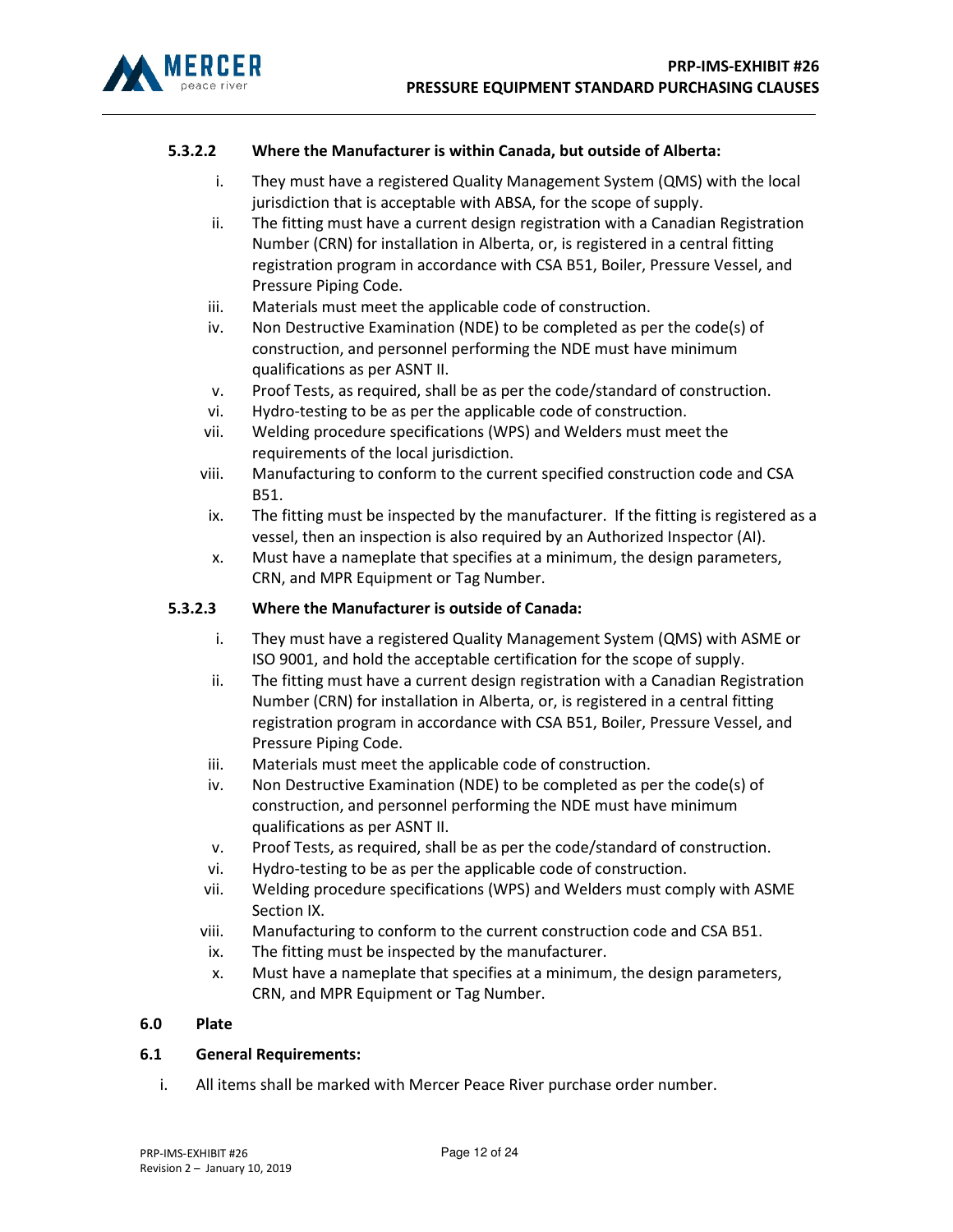

- ii. All items shall be traceable with a legible Heat Number, and the Material Test Reports (MTR's) or letters of compliance (LOC) shall be shipped with the items, where they shall be received at the time of delivery.
- iii. Plate which is formed shall be marked with the appropriate rolled diameter, and shall meet the requirements of ASME Section VIII Division 1, UG-79, or other applicable code of construction.
- iv. Tolerance on rolled sections shall be within 1/8" (3 mm) of the specified diameter.
- v. Carbon and low alloy material shall not have a carbon content exceeding 0.35% unless approved by MPR's Chief Inspector.

## 6.2 Specific Requirements for P8 Materials (SA240)

i. Marking paint or ink shall not contain harmful amounts of chlorides, metals, or metallic salt, such as zinc or copper that cause corrosive attack on heating.

## 7.0 Fabricated Piping

## 7.1 General Requirements:

- i. Upon the receipt of a Purchase Order, the vendor is to provide a construction schedule for review.
- ii. Prior to fabrication, construction drawing(s), engineering calculations, welding procedures, and an inspection test plan (ITP), must be reviewed and accepted by MPR.
- iii. All applications, acceptance, and correspondence with ABSA or the National Board of Boiler and Pressure Vessel Inspectors, shall be electronically communicated to MPR's Chief Inspector and should be communicated at the time of correspondence, not at the time of equipment delivery.
- iv. All calculations must include minimum thicknesses for components.
- v. Two copies of a construction turnover package, (1) electronic and (1) hard copy, shall be provided upon delivery of the equipment and shall include the following applicable sections:
	- a. Reference to the MPR Purchase Order Number and Line Number
	- b. Design Registration Documents
	- c. If applicable, CRN Certificates
	- d. Design Calculations, indicating minimum thickness calculations
	- e. Material List with heat numbers
	- f. Material Test Certificates
	- g. Weld Procedures
	- h. Welder Qualifications
	- i. NDE Requests
	- j. NDE Reports
	- k. Inspection test Plans
	- l. Hydro-test Reports
	- m. Calibrated Equipment Certificates (Gauges, NDE Equipment, PWHT Equipment)
	- n. Non Conformance Reports (if applicable)
	- o. Post Weld Heat Treatment Reports
	- p. Applicable Data Reports (AB-83 or AB-83F, AB-81, P4A, P4-B)
	- q. Certificate of Inspection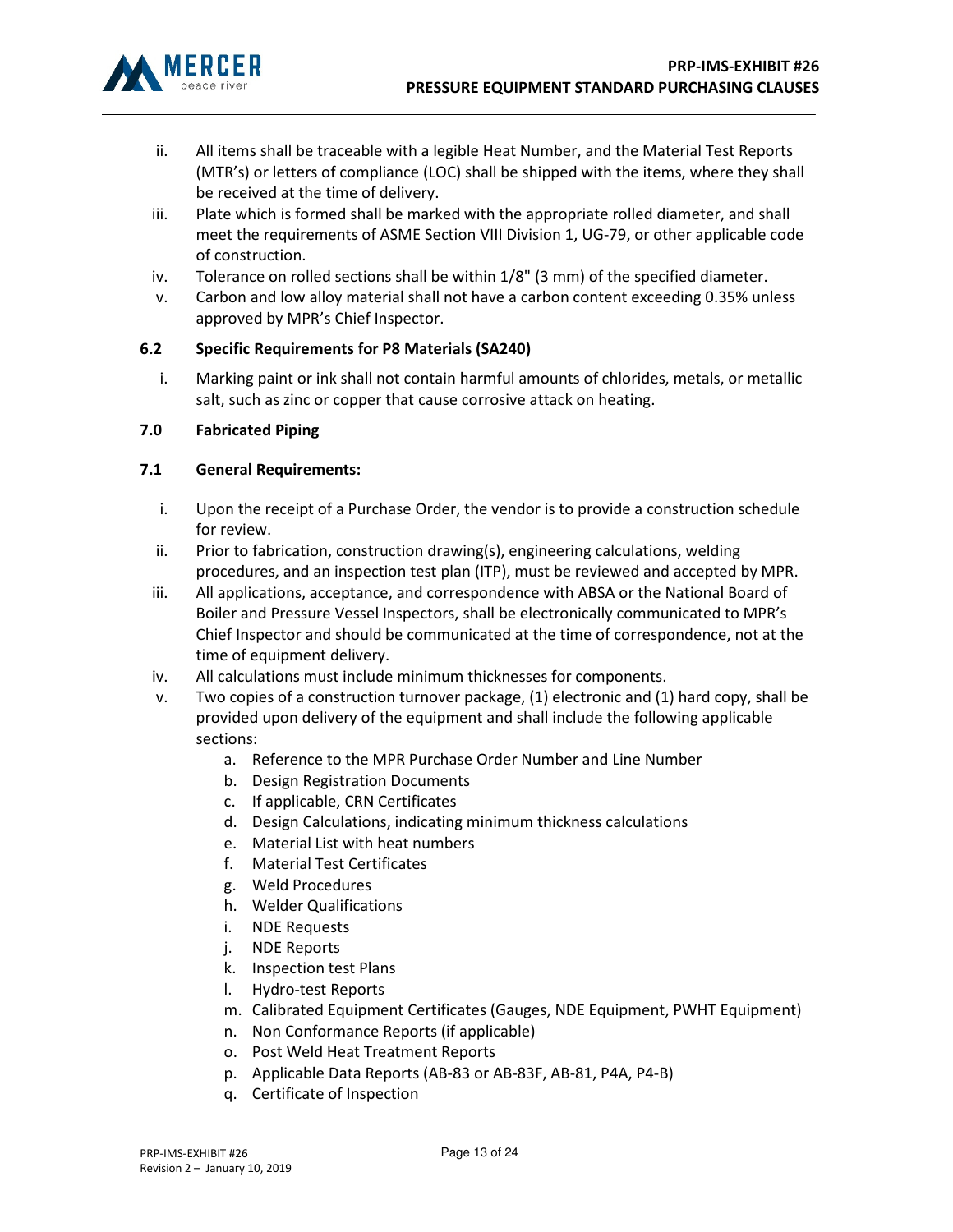

- r. NDE Technician Qualifications
- s. As Built Drawings
- t. Weld Map

# 7.2 Manufacturer and Fabrication Requirements:

i. The following are the requirements for organizations that manufacture Pressure Piping for use in Alberta:

# 7.2.1 Where the manufacturer is within Alberta:

- i. They must have an ABSA registered Alberta Quality Program (AQP) with a Certificate of Authorization Permit (CAP) for the construction of the applicable ASME Pressure Piping in Alberta.
- ii. If required, the fabricator may have to have the piping design registered with ABSA for installation in Alberta. This is required for applicable fluids on new systems, or additions to existing systems, where the volume of piping is over 0.5 cubic meters. Registration will require submission of an AB-96, and the design sealed by a professional engineer.
- iii. Materials to conform to the applicable piping code.
- iv. Non Destructive Examination (NDE) to be completed as per the code(s) of construction and ASME Section V.
- v. All personnel performing NDE pertaining to pressure equipment new construction or inservice repairs or alterations must be certified in accordance with an SNT-TC-1A written practice.
- vi. Hydro-testing to be as per the applicable construction code. Service Testing is not accepted unless written permission is granted by MPR.
- vii. Welding procedure specifications (WPS) and Welders must be registered with ABSA.
- viii. Only welder's holding "A", "B", or "C" pressure certificates of competency can weld on pressure piping.
- ix. Manufacturing to conform to the current version of specified ASME construction code and CSA B51.
- x. Piping must be inspected by both the Fabricator(s) and MPR. ABSA AI inspection is also required for ASME B31.1 Boiler External Piping. MPR, or their designate, reserves the right to perform an inspection at the manufacturer's facility, at their discretion. Photographs shall be permitted on shop inspections.
- xi. Pipe spools must be labeled with the MPR line and Purchase Order Number.
- xii. The Fabricator shall provide MPR with radiography of all piping work.
- xiii. MPR QA/QC inspector or designate to be on hand to witness shop or field pressure tests. This shall be indicated as a MPR hold point on the ITP.

## 7.2.2 Where the manufacturer is within Canada, but outside of Alberta:

- i. They must have a registered Quality Management System (QMS) with the local jurisdiction that is acceptable with ABSA, for the scope of supply.
- ii. If required, the fabricator may have to have the piping design registered with ABSA for installation in Alberta. This is required for applicable fluids on new systems, or additions to existing systems, where the volume of piping is over 0.5 cubic meters. Registration will require submission of an AB-96, and the design sealed by a professional engineer.
- iii. Materials to conform to the applicable piping code.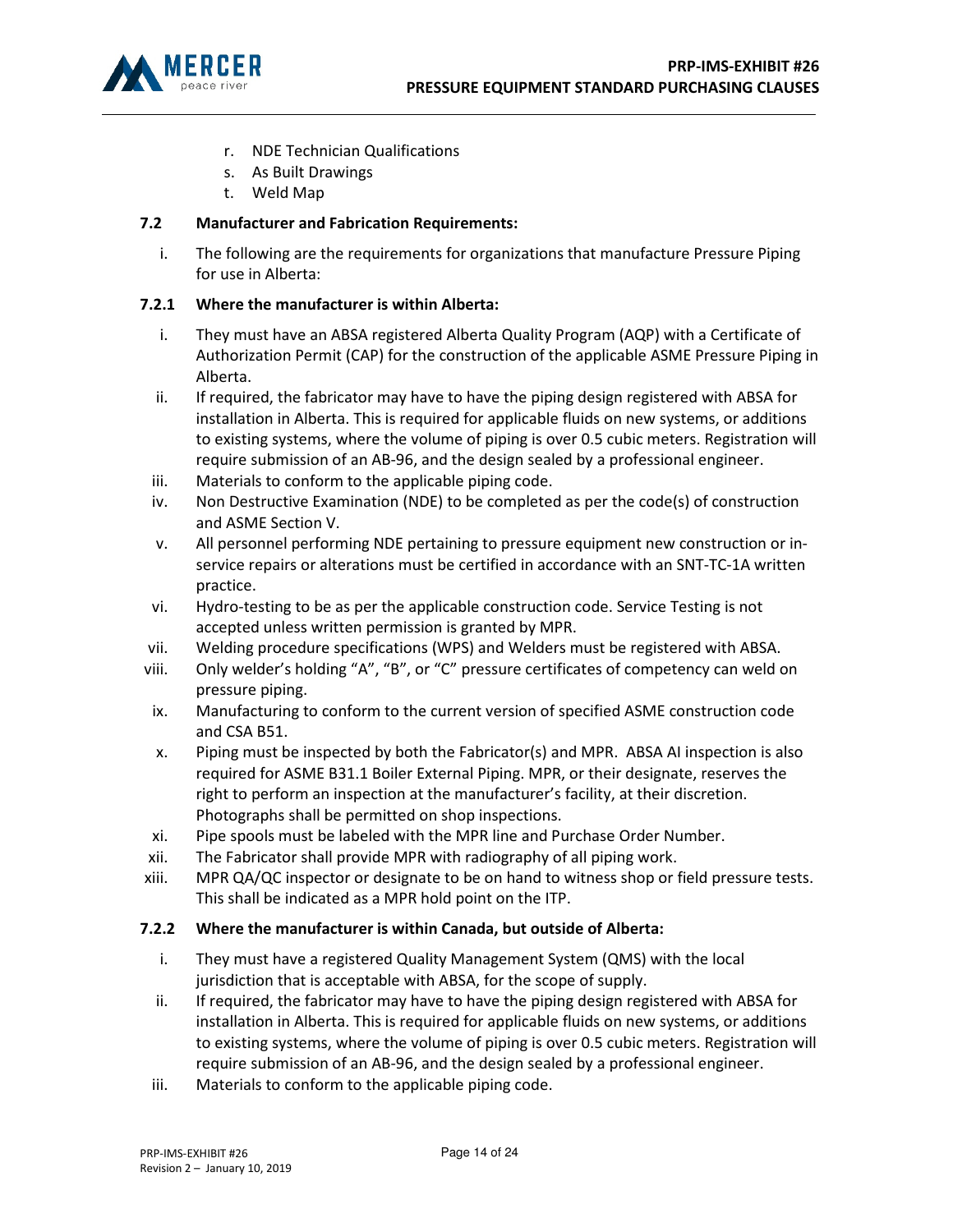

- iv. Non Destructive Examination (NDE) to be completed as per the code(s) of construction and ASME Section V.
- v. All personnel performing NDE pertaining to pressure equipment new construction or inservice repairs or alterations must be certified in accordance with an SNT-TC-1A written practice.
- vi. Hydro-testing to be as per the applicable construction code. Service Testing is not accepted unless written permission is granted by MPR.
- vii. Welding procedure specifications (WPS) and Welders must be registered with the local jurisdiction acceptable to ABSA.
- viii. Manufacturing to conform to the current version of specified ASME construction code and CSA B51.
- ix. Piping must be inspected by both the Fabricator(s) and MPR (if desired). Inspection by a local jurisdiction or NB AI is also required for ASME B31.1 Boiler External Piping. MPR, or their designate, reserves the right to perform an inspection at the manufacturer's facility, at their discretion. Photographs shall be permitted on shop inspections.
- x. Pipe spools must be labeled with the MPR line and Purchase Order Number.
- xi. The Fabricator shall provide MPR with radiography of all piping work.
- xii. MPR QA/QC inspector or designate to be on hand to witness shop or field pressure tests. This shall be indicated as a MPR hold point on the ITP.

# 7.2.3 Where the manufacturer is outside of Canada:

- i. They must have a registered Quality Management System (QMS) with ISO or with ASME. An ASME certificate of authorization is required for Boiler External Piping.
- ii. ASME B31.1 Boiler External Piping must be code stamped.
- iii. If required, the fabricator may have to have the piping design registered with ABSA for installation in Alberta. This is required for applicable fluids on new systems, or additions to existing systems, where the volume of piping is over 0.5 cubic meters. Registration will require submission of an AB-96, and the design sealed by a professional engineer.
- iv. Materials to conform to the applicable piping code.
- v. Non Destructive Examination (NDE) to be completed as per the code(s) of construction and ASME Section V.
- vi. All personnel performing NDE pertaining to pressure equipment new construction or inservice repairs or alterations must be certified in accordance with an SNT-TC-1A written practice.
- vii. Hydro-testing to be as per the applicable construction code. Service Testing is not accepted unless written permission is granted by MPR.
- viii. Welding procedure specifications (WPS) and Welders must comply with ASME Section IX.
- ix. Manufacturing to conform to the current version of specified ASME construction code and CSA B51.
- x. Piping must be inspected by both the Fabricator(s) and the AI from the local jurisdiction certified by the National Board with an "A" endorsement. MPR, or their designate, reserves the right to perform an inspection at the manufacturer's facility, at their discretion. Photographs shall be permitted on shop inspections.
- xi. Pipe spools must be labeled with the MPR line and Purchase Order Number.
- xii. The Fabricator shall provide MPR with radiography of all piping work.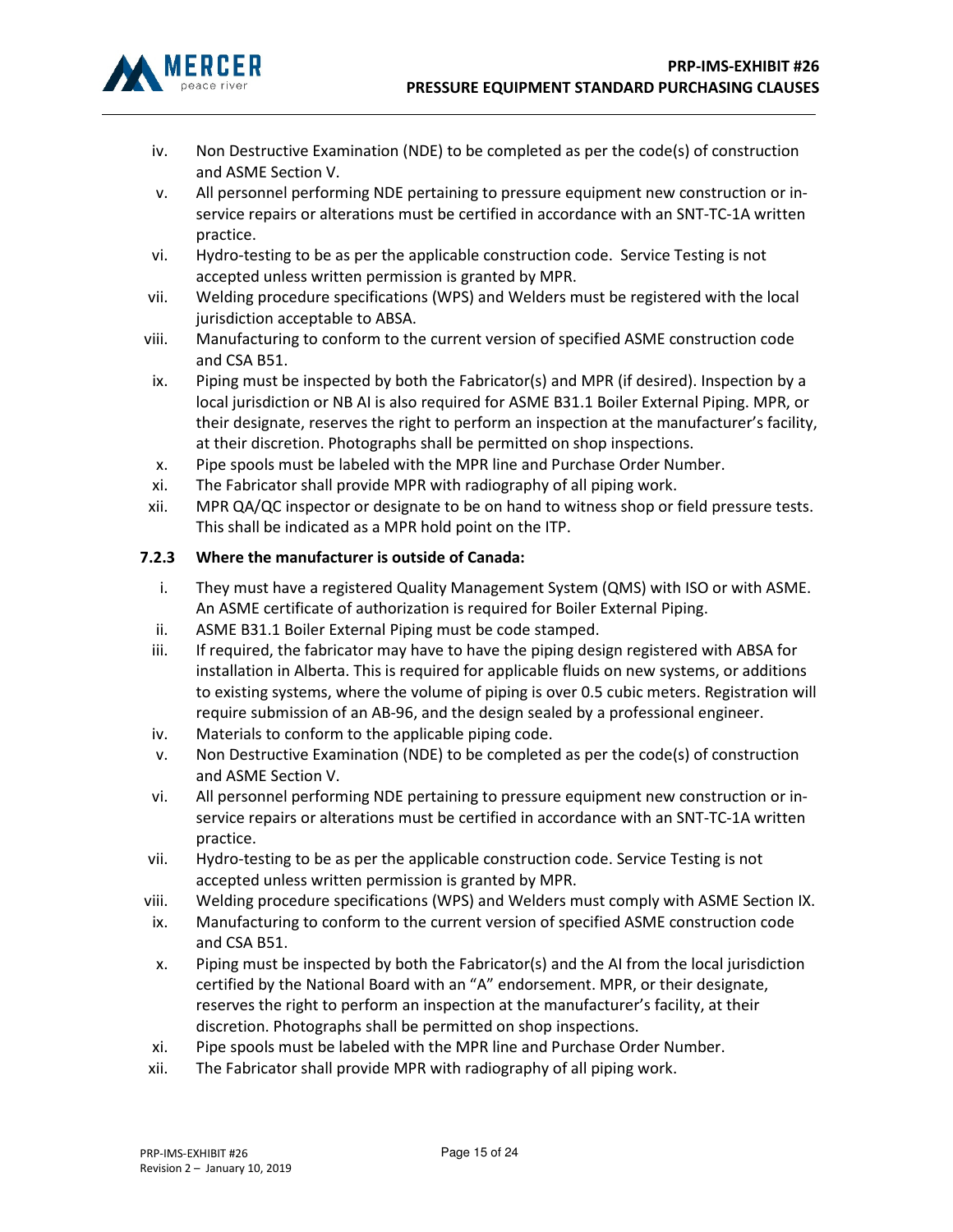

xiii. MPR QA/QC inspector or designate to be on hand to witness shop or field pressure tests. This shall be indicated as a MPR hold point on the ITP.

## 7.2.4 Fabrication Tolerances:

i. Unless otherwise specified, fabrication tolerances shall be as per the current edition of the Pipe Fabrication Institute (PFI) Standard ES-3.

#### 7.2.5 Repairs:

- i. In addition to the code or project specified NDE, MPR will not accept possession of the piping if there are indications of defects identified by visual or liquid penetrant techniques at the time of final inspection prior to it leaving the fabrication shop. Any such defects shall be sufficient to deem the piping not fit for service.
- ii. Fabricator is expected to complete weld mapping and take electronic photographs of any weld defects and the final repairs. This information is to be documented in the construction turnover package.
- iii. MPR reserves the right to evaluate the fitness for service any piping should there be excessive repairs. The evaluation shall take place at the time of inspection.
- iv. MPR reserves the right to have their QC/QA Inspector or designate on hand to witness repairs. These and other activities shall be added to the ITP as a MPR hold point.

## 7.2.6 Shipping:

- i. All pressure components are to be protected from damage or contamination during shipment.
- ii. Pipe ends are to be covered to prevent contamination during transport. Plastic is not permissible if alternate methods are possible. Using plastic must be approved by MPR prior to shipping.

#### 8.0 ASME Section VIII Division 1 Pressure Vessels or Components

#### 8.1 General Requirements:

- i. Upon the receipt of a Purchase Order, the vendor is to provide a construction schedule for review.
- ii. Prior to fabrication, a Design Basis Memorandum (DBM), construction drawing(s), engineering calculations, welding procedures, and an inspection test plan (ITP), must be reviewed and accepted by MPR.
- iii. All applications, acceptance, and correspondence with ABSA or the National Board of Boiler and Pressure Vessel Inspectors, shall be electronically communicated to MPR's Chief Inspector and should be communicated at the time of correspondence, not at the time of equipment delivery.
- iv. All calculations must include minimum thicknesses for components. For vessel components used for repairs to existing equipment, the calculations must be completed using the allowable stress from the original code of construction, not the current code.
- v. Two copies of a construction turnover package, (1) electronic and (1) hard copy, shall be provided upon delivery of the equipment and shall include the following applicable sections:
	- a. Reference to the MPR Purchase Order Number and Equipment/Tag Number
	- b. Design Registration Documents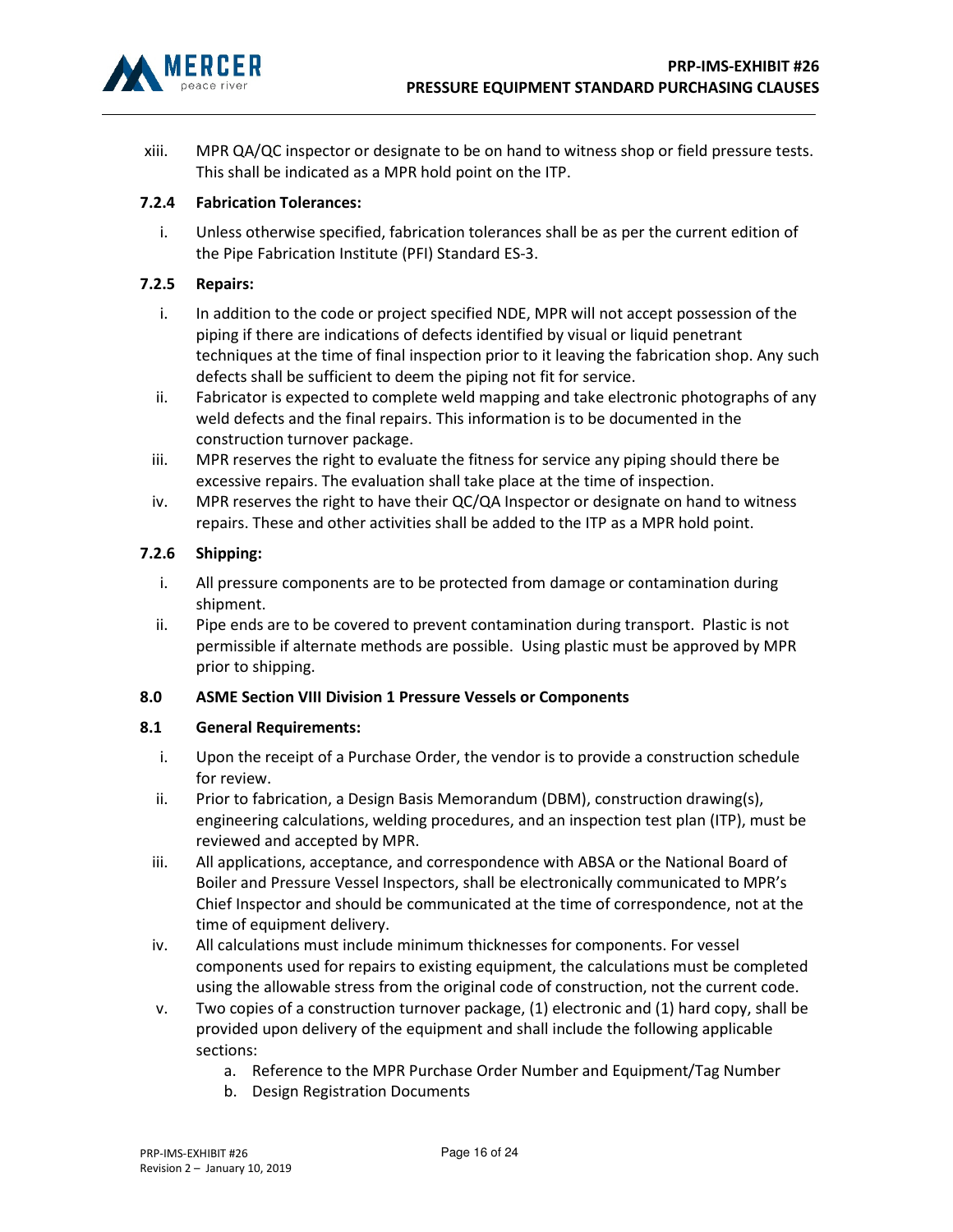

- c. CRN Certificates
- d. Design Calculations, indicating minimum thickness calculations
- e. Inspection Test Plans (ITP's)
- f. Data Reports (U1, U1A, U-3, U5, or ABSA AB-25, AB-24 Forms)
- g. Certificate of Inspection (If built in Alberta)
- h. As Built Drawings
- i. Picture of nameplate

# 8.2 Manufacturer and Fabrication Requirements

i. The following are the requirements for organizations that manufacture Section VIII Division 1 Pressure Vessels for use in Alberta:

# 8.2.1 Where the manufacturer is within Alberta:

- i. They must have an ABSA registered Alberta Quality Program (AQP) with a Certificate of Authorization Permit (CAP) for the construction of ASME Section VIII Division 1 Pressure Vessels in Alberta.
- ii. The vessel must have a current design registration with ABSA, with a Canadian Registration Number (CRN) for installation in Alberta.
- iii. Materials must meet UG-4 to UG-15 of ASME Section VIII Div I, listed in ASME Section II.
- xiv. Non Destructive Examination (NDE) to be completed as per the code(s) of construction, all personnel performing NDE pertaining to pressure equipment new construction or inservice repairs or alterations must be certified in accordance with an SNT-TC-1A written practice.
- iv. Hydro-testing to be as per UG-99, 1.3 X MAWP, with compensation for stress at design and test temperature.
- v. Welding procedure specifications (WPS) and Welders must be registered with ABSA.
- vi. Only welders holding "A", "B", or "C" pressure certificates of competency can weld on pressure vessels.
- vii. Manufacturing to conform to the current version of specified construction code and CSA B51.
- viii. Vessel must be inspected by both the Manufacturer and ABSA AI prior to shipping. MPR, or their designate, reserves the right to perform an inspection at the manufacturer's facility, at their discretion. If MPR requires a shop inspection to be performed by an employee or a selected delegate, then the vessel is to be open to allow an internal inspection and re-assembled to allow dimension checks. Photographs shall be permitted on shop inspections.
- ix. Vessel must have a nameplate that complies with code marking requirements except that the official ASME Code symbol is not required. In addition, the nameplate must also include the CRN number, the MPR Equipment or Tag Number, MPR Purchase Order Number, and space to accommodate the ABSA "A" number.
- x. Manufacturer must certify construction via the applicable Data Report(s), U1, U1A, U3 (miniature vessels), or U-5 (fixed tube heat exchangers) for code stamped equipment and AB-25 or AB-24 (miniature vessels) if not code stamped.
- xi. Vessel must be stamped with its ABSA identification "A" number prior to leaving the fabrication facility, with the exception of miniature vessels.
- xii. An ABSA Certificate of Inspection Permit is required with the supply of the pressure vessel.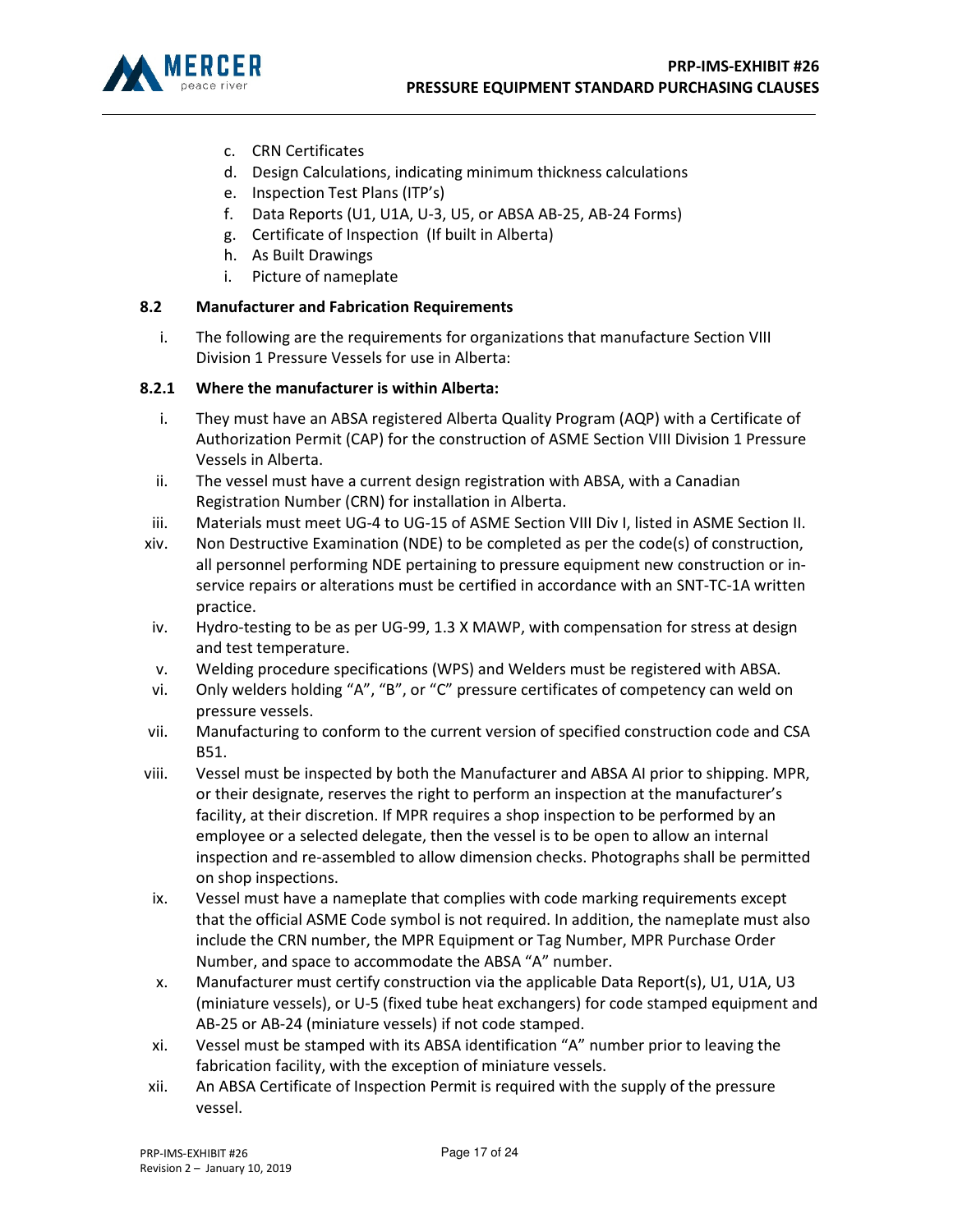

## 8.2.2 Where the manufacturer is within Canada, but outside of Alberta:

- i. They must have a registered Quality Management System (QMS) with the local jurisdiction that is acceptable with ABSA, for the scope of supply.
- ii. The vessel must have a current design registration with ABSA, with a Canadian Registration Number (CRN) for installation in Alberta.
- iii. Materials must meet UG-4 to UG-15 of ASME Section VIII Div I, listed in ASME Section II.
- xv. Non Destructive Examination (NDE) to be completed as per the code(s) of construction, all personnel performing NDE pertaining to pressure equipment new construction or inservice repairs or alterations must be certified in accordance with an SNT-TC-1A written practice.
- iv. Hydro-testing to be as per UG-99,  $1.3 \times$  MAWP, with compensation for stress at design and test temperature.
- v. Welding procedure specifications (WPS) and Welders must meet the requirements of the local jurisdiction.
- vi. Manufacturing to conform to the current version of specified construction code and CSA B51.
- vii. Vessel must be inspected by both the Manufacturer and Local Jurisdiction or National Board (with "A" endorsement) AI prior to shipping. MPR, or their designate, reserves the right to perform an inspection at the manufacturer's facility, at their discretion. If MPR requires a shop inspection to be performed by an employee or a selected delegate, then the vessel is to be open to allow an internal inspection and re-assembled to allow dimension checks. Photographs shall be permitted on shop inspections.
- viii. Vessel must have a nameplate that complies with code marking requirements except that the official ASME Code symbol is not required. In addition, the nameplate must also include the CRN number, the MPR Equipment or Tag Number, MPR Purchase Order Number, and space to accommodate the ABSA "A" number.
- ix. Manufacturer must certify construction via the applicable Data Report(s), U1, U1A, U3 (miniature vessels), or U-5 (fixed tube heat exchangers) for code stamped equipment and AB-25 or AB-24 (miniature vessels) if not code stamped.
- x. Vessel will be stamped with its ABSA identification "A" number at MPR's facility in Peace River.
- xi. An ABSA Certificate of Inspection Permit will be issued during the installation of the vessel at the MPR facility in Peace River.

## 8.2.3 Where the manufacturer is outside of Canada:

- i. They must have a registered Quality Management System (QMS) with ISO or ASME, and hold Certificate of Authorization Permit from ASME for the scope of supply.
- ii. The vessel must have a current design registration with ABSA, with a Canadian Registration Number (CRN) for installation in Alberta.
- iii. Materials must meet UG-4 to UG-15 of ASME Section VIII Div I, listed in ASME Section II.
- xvi. Non Destructive Examination (NDE) to be completed as per the code(s) of construction, all personnel performing NDE pertaining to pressure equipment new construction or inservice repairs or alterations must be certified in accordance with an SNT-TC-1A written practice.
- iv. Pressure Vessel must have both the ASME Code and NB stamping.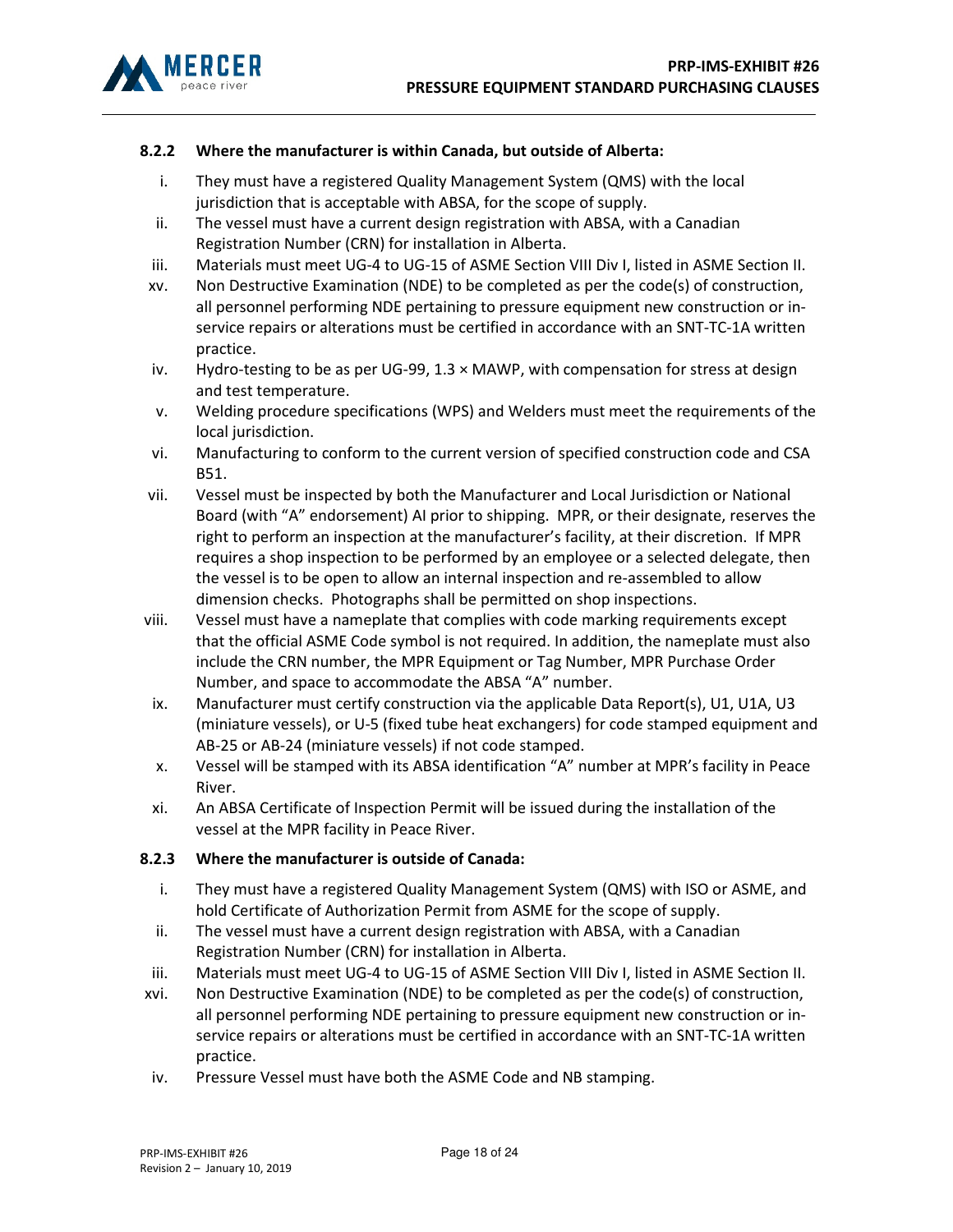

- v. Hydro-testing to be as per UG-99, 1.3 X MAWP, with compensation for stress at design and test temperature.
- vi. Welding procedure specifications (WPS) and Welders must meet the requirements of ASME Section IX.
- vii. Manufacturing to conform to the current version of specified construction code and CSA B51.
- viii. Vessel must be inspected by both the Manufacturer and AI (National Board Commissioned Inspector with "A" endorsement) prior to shipping. MPR, or their designate, reserves the right to perform an inspection at the manufacturer's facility, at their discretion. If MPR requires a shop inspection to be performed by an employee or a selected delegate, then the vessel is to be open to allow an internal inspection and reassembled to allow dimension checks. Photographs shall be permitted on shop inspections.
- ix. Vessel must have a nameplate that complies with code marking requirements. In addition, the nameplate must also include the CRN number, the MPR Equipment or Tag Number, MPR Purchase Order Number, and space to accommodate the ABSA "A" number.
- x. Manufacturer must certify construction via the applicable ASME Data Report(s).
- xi. Vessel will be stamped with its ABSA identification "A" number at MPR's facility in Peace River.
- xii. An ABSA Certificate of Inspection Permit will be issued during the installation of the vessel at the MPR facility in Peace River.
- xiii. Pressure Vessel must be registered with the National Board of Boiler and Pressure Vessel Inspectors.

## 8.2.4 Fabrication Tolerances:

i. Unless otherwise specified by code or by construction documents, dimensional tolerances shall be with 1/8" (3 mm) of those specified.

#### 8.2.5 Repairs:

- i. In addition to the code or project specified NDE, MPR will not accept possession of the vessel if there are indications of defects identified by visual or liquid penetrant techniques at the time of final inspection prior to it leaving the fabrication shop. Any such defects shall be sufficient to deem the vessel not fit for service.
- ii. Manufacturer is expected to complete weld mapping and take electronic photographs of any weld defects and the final repairs. This information is to be documented in the construction turnover package.
- iii. MPR reserves the right to evaluate the fitness for service any vessel should there be excessive repairs. The evaluation shall take place at the time of inspection.
- iv. MPR reserves the right to have their QC/QA Inspector or designate on hand to witness repairs and shop pressure tests. These and other activities shall be added to the ITP as a MPR hold point.

#### 8.2.6 Shipping:

i. All pressure components are to be protected from damage or contamination during shipment.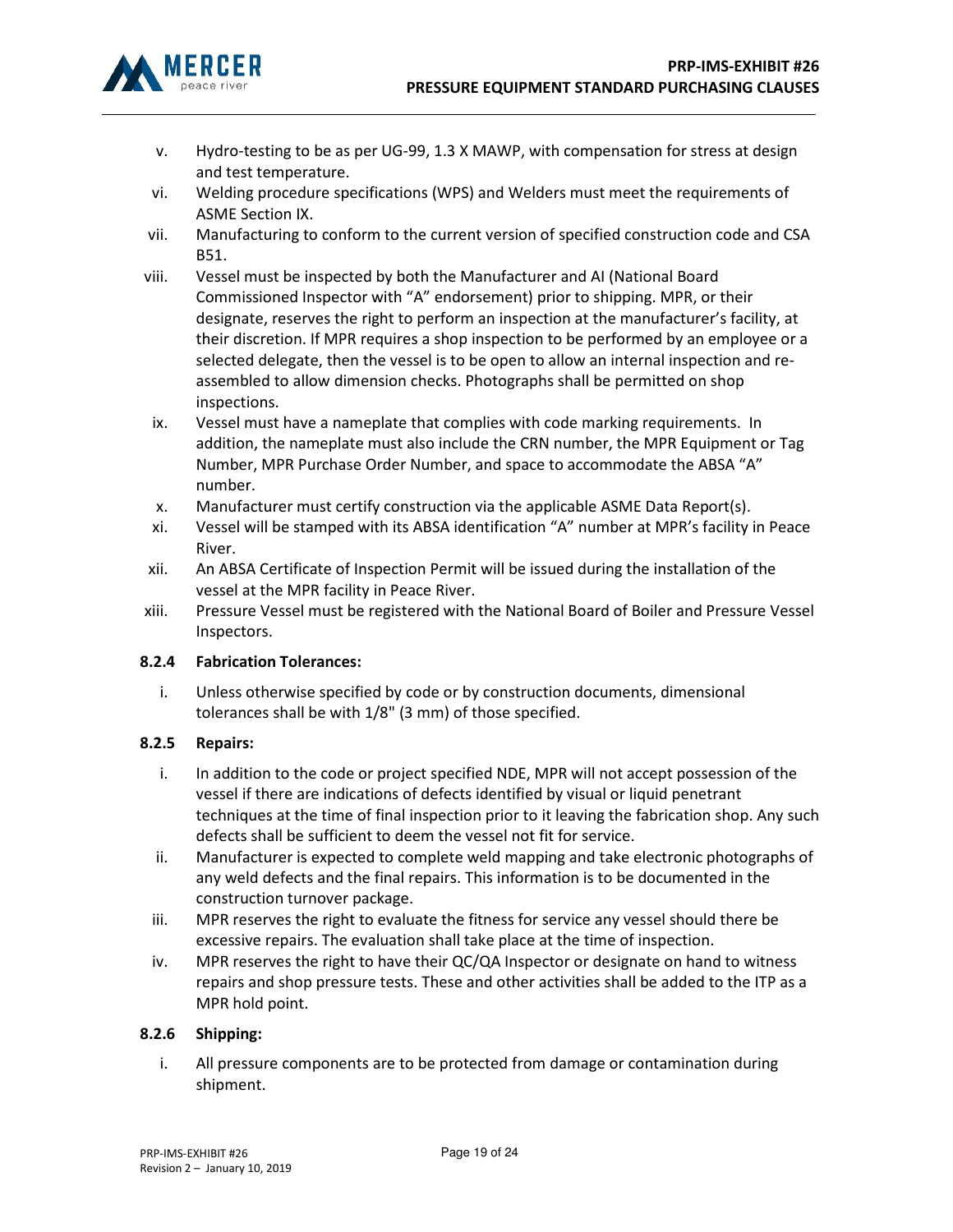

ii. Vessel openings are to be covered to prevent contamination during transport. Plastic is not permissible if alternate methods are possible. Using plastic must be approved by MPR prior to shipping.

## 9.0 Boilers and Boiler Components (Water Wall Panels)

## 9.1 General Requirements:

- i. Upon the receipt of a Purchase Order, the vendor is to provide a construction schedule for review.
- ii. Prior to fabrication, a Design Basis Memorandum (DBM), construction drawing(s), engineering calculations, welding procedures, and an inspection test plan (ITP), must be reviewed and accepted by MPR.
- iii. All applications, acceptance, and correspondence with ABSA or the National Board of Boiler and Pressure Vessel Inspectors, shall be electronically communicated to MPR's Chief Inspector and should be communicated at the time of correspondence, not at the time of equipment delivery.
- iv. All calculations must include minimum thicknesses for components. For boiler components used for repairs to existing equipment, the calculations must be completed using the allowable stress from the original code of construction, not the current code.
- v. Two copies of a construction turnover package, (1) electronic and (1) hard copy, shall be provided upon delivery of the equipment and shall include the following applicable sections:
	- a. Reference to the MPR Purchase Order Number and Equipment/Tag Number
	- b. Design Registration Documents
	- c. CRN Certificates
	- d. Inspection Test Plans (ITP's)
	- e. Design Calculations, indicating minimum thickness calculations
	- f. ASME Data Reports (P2, P2A, P2B, P3, P3A, P4, P5, or P6) for ASME stamped boilers or ABSA Data Reports (AB-26 or AB-27) for Boilers not stamped with the ASME Code
	- g. Certificate of Inspection (If built in Alberta)
	- h. As Built Drawings
	- i. Picture of nameplate

## 9.2 Manufacturer and Fabrication Requirements

- i. The following are the requirements for organizations that manufacture Power Boilers (ASME Section I) and Heating Boilers (ASME Section IV) for use in Alberta. This includes:
	- Power Boiler "S"
	- Miniature Boiler "M"
	- Electric Boiler "E"
	- Field Assembled Boiler "A"
	- Heating Boilers and Hot Water Boilers "H"

## 9.2.1 Where the manufacturer is within Alberta:

i. They must have an ABSA registered Alberta Quality Program (AQP) with a Certificate of Authorization Permit (CAP) for the construction of ASME Section I Power Boilers or Section IV Heating Boilers as applicable.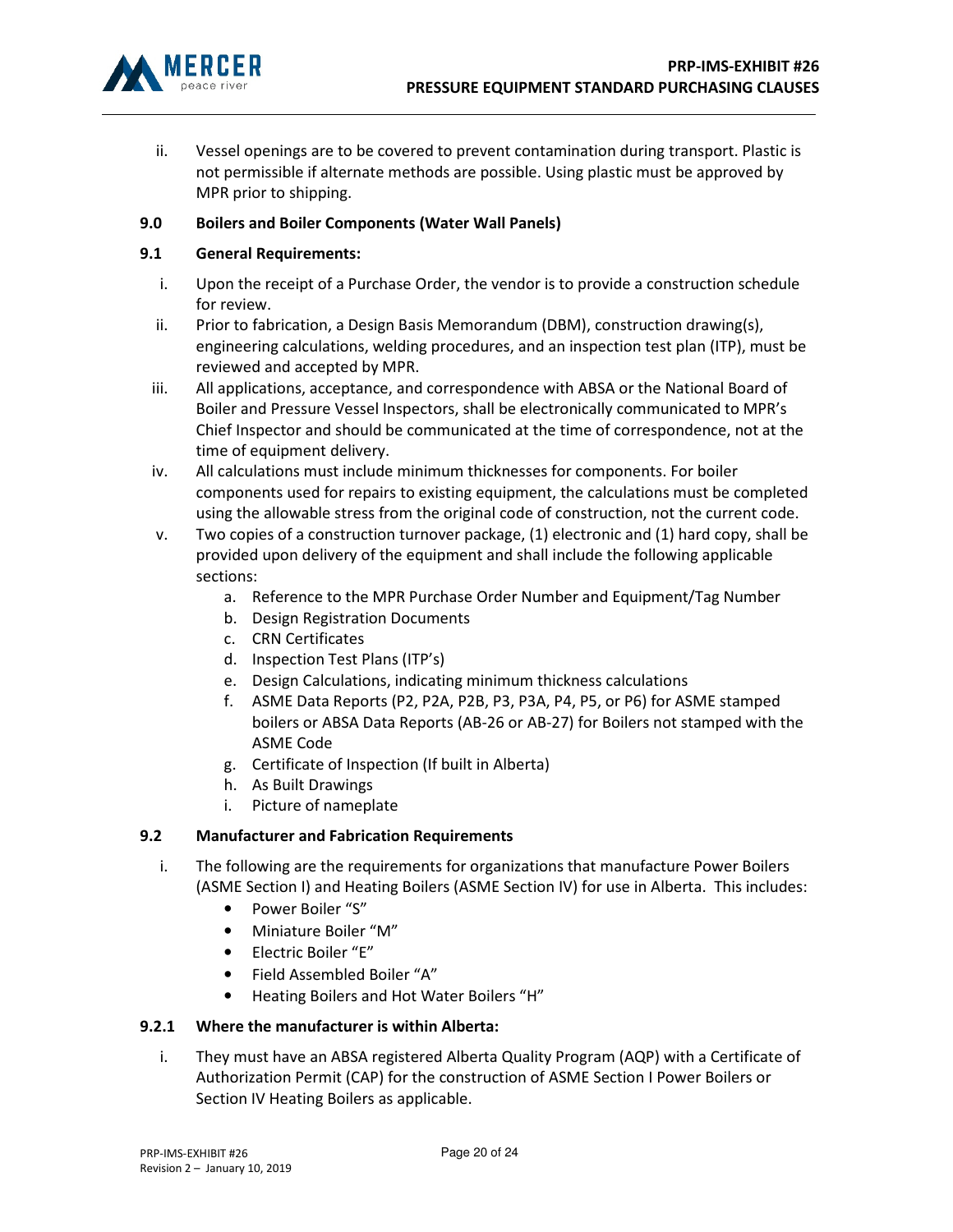

- ii. The boiler must have a current design registration with ABSA, with a Canadian Registration Number (CRN) for installation in Alberta.
- iii. The design must meet the requirements of the applicable code, ASME Section I or ASME Section IV.
- iv. Materials must meet PG-5 to PG-13 of ASME Section I, listed in ASME Section II, and ASME Section IV, Article 2.
- v. Non Destructive Examination (NDE) to be completed as per the code(s) of construction, all personnel performing NDE pertaining to pressure equipment new construction or inservice repairs or alterations must be certified in accordance with an SNT-TC-1A written practice.
- vi. Hydro-testing of Power Boilers to be as per PG-99, 1.5 x MAWP. Hydrotesting of ASME Section IV boilers is to be completed as per the applicable code requirements.
- vii. Welding procedure specifications (WPS) and Welders must be registered with ABSA.
- viii. Only welders holding "A", "B", or "C" pressure certificates of competency can weld on boilers.
- ix. Manufacturing to conform to the current version of specified construction code and CSA B51.
- x. Boilers must be inspected by both the Manufacturer and ABSA AI prior to shipping. MPR, or their designate, reserves the right to perform an inspection at the manufacturer's facility, at their discretion. If MPR requires a shop inspection to be performed by an employee or a selected delegate, then the boiler is to be open to allow an internal inspection and re-assembled to allow dimension checks. Photographs shall be permitted on shop inspections.
- xi. Boiler must have a nameplate that complies with code marking requirements except that the official ASME Code symbol is not required. In addition, the nameplate must also include the CRN number, the MPR Equipment or Tag Number, MPR Purchase Order Number, and space to accommodate the ABSA "A" number.
- xii. Manufacturer must certify construction via the applicable Data Report(s), P2, P2A, P2B, P3, P3A, P4, P5, P6, H2, H3 or H5 for code stamped equipment, and AB-26 or AB-27 if not code stamped, or applicable certificate of compliance as per ASME.
- xiii. Boilers must be stamped with its ABSA identification "A" number prior to leaving the fabrication facility.
- xiv. An ABSA Certificate of Inspection Permit is required with the supply of the boiler.

## 9.2.2 Where the manufacturer is within Canada, but outside of Alberta:

- i. They must have a registered Quality Management System (QMS) with the local jurisdiction that is acceptable with ABSA, for the scope of supply.
- ii. The boiler must have a current design registration with ABSA, with a Canadian Registration Number (CRN) for installation in Alberta.
- iii. The design must meet the requirements of the applicable code, ASME Section I or ASME Section IV.
- iv. Materials must meet PG-5 to PG-13 of ASME Section I, listed in ASME Section II, and ASME Section IV, Article 2.
- v. Non Destructive Examination (NDE) to be completed as per the code(s) of construction, all personnel performing NDE pertaining to pressure equipment new construction or in-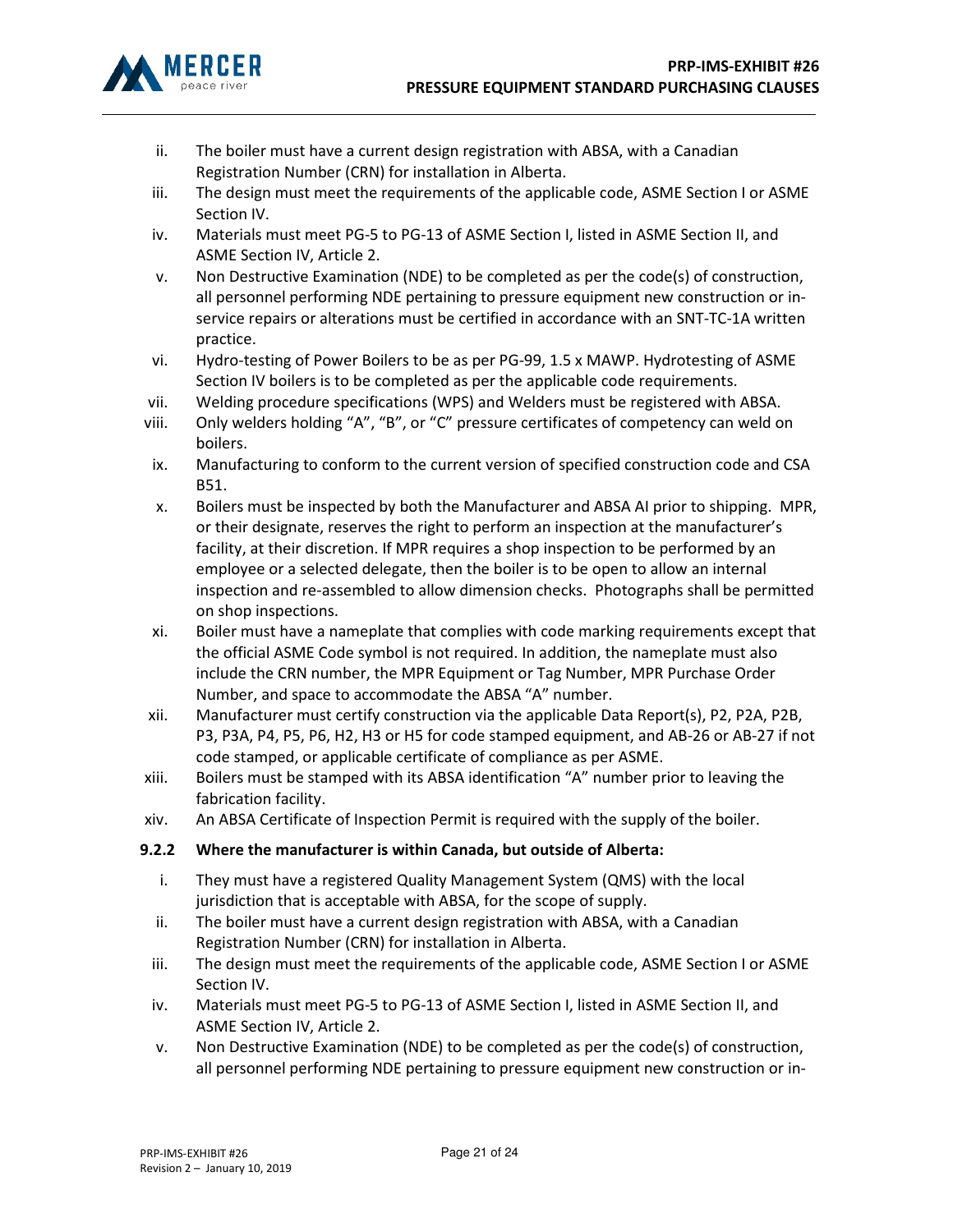

service repairs or alterations must be certified in accordance with an SNT-TC-1A written practice.

- vi. Hydro-testing of Power Boilers to be as per PG-99, 1.5 x MAWP. Hydro-testing of ASME Section IV boilers is to be completed as per the applicable code requirements.
- vii. Welding procedure specifications (WPS) and Welders must meet the requirements of the local jurisdiction.
- viii. Manufacturing to conform to the current version of specified construction code and CSA B51.
- ix. Boiler must be inspected by both the Manufacturer and Local Jurisdiction or National Board (with "A" endorsement) AI prior to shipping. MPR, or their designate, reserves the right to perform an inspection at the manufacturer's facility, at their discretion. If MPR requires a shop inspection to be performed by an employee or a selected delegate, then the boiler is to be open to allow an internal inspection and re-assembled to allow dimension checks. Photographs shall be permitted on shop inspections.
- x. Boiler must have a nameplate that complies with code marking requirements except that the official ASME Code symbol is not required. In addition, the nameplate must also include the CRN number, the MPR Equipment or Tag Number, MPR Purchase Order Number, and space to accommodate the ABSA "A" number.
- xi. Manufacturer must certify construction via the applicable Data Report(s), P2, P2A, P2B, P3, P3A, P4, P5, P6, H2, H3 or H5 for code stamped equipment, and AB-26 or AB-27 if not code stamped, or applicable certificate of compliance as per ASME.
- xii. Boiler will be stamped with its ABSA identification "A" number at MPR's facility in Peace River.
- xiii. An ABSA Certificate of Inspection Permit will be issued during the installation of the boiler at the MPR facility in Peace River.

# 9.2.3 Where the manufacturer is outside of Canada:

- i. They must have a registered Quality Management System (QMS) with ISO or ASME, and hold Certificate of Authorization Permit from ASME for the scope of supply.
- ii. The boiler must have a current design registration with ABSA, with a Canadian Registration Number (CRN) for installation in Alberta.
- iii. The design must meet the requirements of the applicable code, ASME Section I or ASME Section IV
- iv. Materials must meet PG-5 to PG-13 of ASME Section I, listed in ASME Section II, and ASME Section IV, Article 2.
- v. Non Destructive Examination (NDE) to be completed as per the code(s) of construction, all personnel performing NDE pertaining to pressure equipment new construction or inservice repairs or alterations must be certified in accordance with an SNT-TC-1A written practice.
- vi. Hydro-testing of Power Boilers to be as per PG-99, 1.5 x MAWP. Hydro-testing of ASME Section IV boilers is to be completed as per the applicable code requirements.
- vii. Welding procedure specifications (WPS) and Welders must meet the requirements of ASME Section IX.
- viii. Manufacturing to conform to the current version of specified construction code and CSA B51.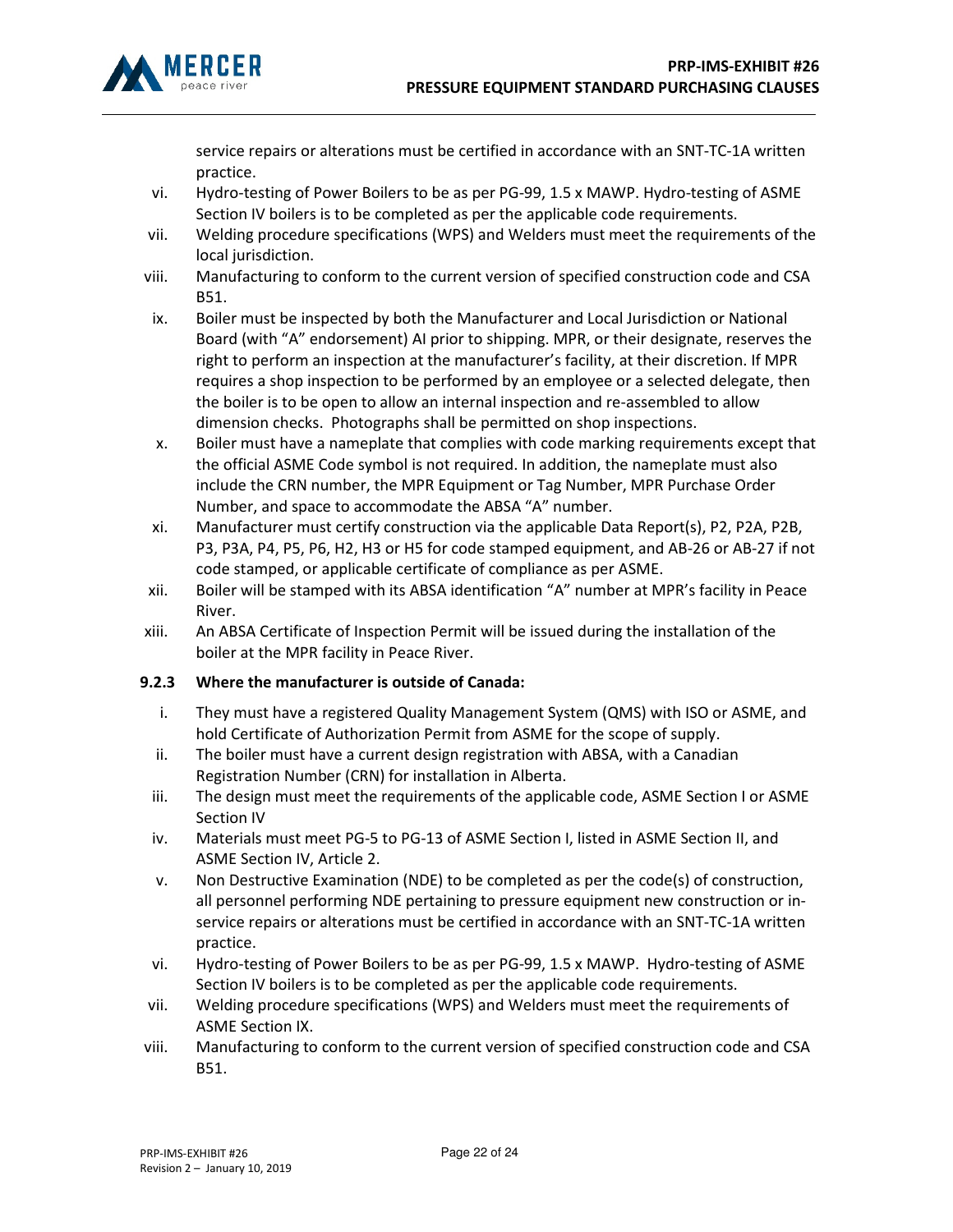

- ix. Boiler must be inspected by both the Manufacturer and Local Jurisdiction or National Board (with "A" endorsement) AI prior to shipping. MPR, or their designate, reserves the right to perform an inspection at the manufacturer's facility, at their discretion. If MPR requires a shop inspection to be performed by an employee or a selected delegate, then the boiler is to be open to allow an internal inspection and re-assembled to allow dimension checks. Photographs shall be permitted on shop inspections.
- x. Boiler must have a nameplate that complies with code marking requirements of the applicable ASME Section, and shall be code stamped. In addition, the nameplate must also include the CRN number, the MPR Equipment or Tag Number, MPR Purchase Order Number, and space to accommodate the ABSA "A" number.
- xi. Manufacturer must certify construction via the applicable ASME Data Report(s), P2, P2A, P2B, P3, P3A, P4, P5, P6, H2, H3 or H5, or applicable certificate of compliance as per ASME.
- xii. Boiler will be stamped with its ABSA identification "A" number at MPR's facility in Peace River.
- xiii. An ABSA Certificate of Inspection Permit will be issued during the installation of the boiler at the MPR facility in Peace River.
- xiv. Boilers must be registered with the National Board of Boiler and Pressure Vessel Inspectors.

# 9.2.4 Fabrication Tolerances

i. Unless otherwise specified by code or by construction documents, dimensional tolerances shall be with 1/8" (3 mm) of those specified.

## 9.2.5 Repairs

- i. In addition to the code or project specified NDE, MPR will not accept possession of the boiler if there are indications of defects identified by visual or liquid penetrant techniques at the time of final inspection prior to it leaving the fabrication shop. Any such defects shall be sufficient to deem the boiler not fit for service.
- ii. Manufacturer is expected to complete weld mapping and take electronic photographs of any weld defects and the final repairs. This information is to be documented in the construction turnover package.
- iii. MPR reserves the right to evaluate the fitness for service any boiler should there be excessive repairs. The evaluation shall take place at the time of inspection.
- iv. MPR reserves the right to have their QC/QA Inspector or designate on hand to witness repairs and shop pressure tests. These and other activities shall be added to the ITP as a MPR hold point.

## 9.2.6 Shipping

- i. All pressure components are to be protected from damage or contamination during shipment.
- ii. Boiler openings are to be covered to prevent contamination during transport. Plastic is not permissible if alternate methods are possible. Using plastic must be approved by MPR prior to shipping.